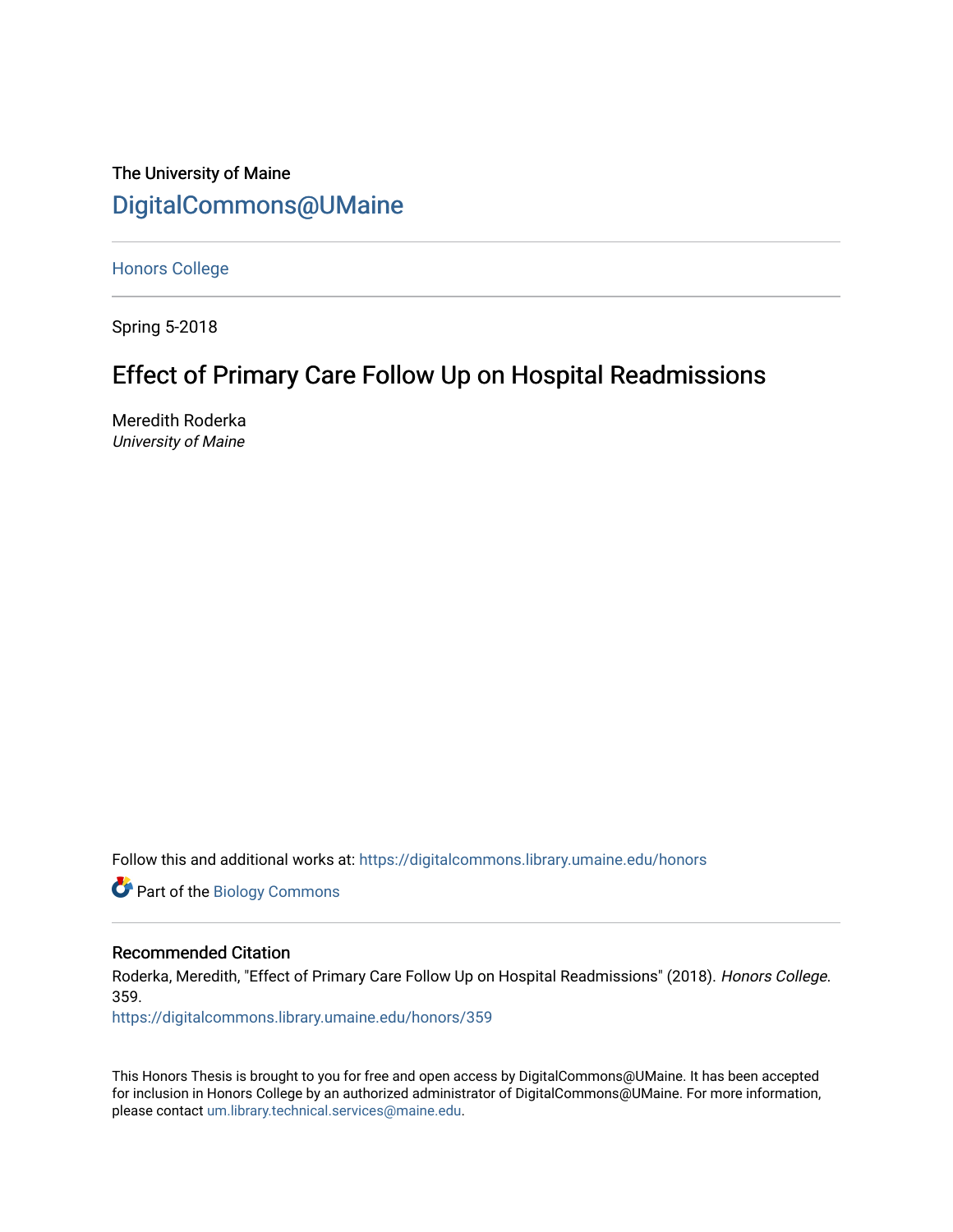by

Meredith Roderka

## A Thesis Submitted in Partial Fulfillment of the Requirements for a Degree with Honors (Biology)

The Honors College

University of Maine

May 2018

Advisory Committee: Heidi Larson, MD, MBA, Co-Advisor Claire Sullivan, Ph.D, Co-Advisor Kelley Strout, Ph.D, RN, Assistant Professor, School of Nursing Nilda Cravens, RN, MSN, Lecturer Samantha Jones, Assistant Professor of Art, Honors College Faculty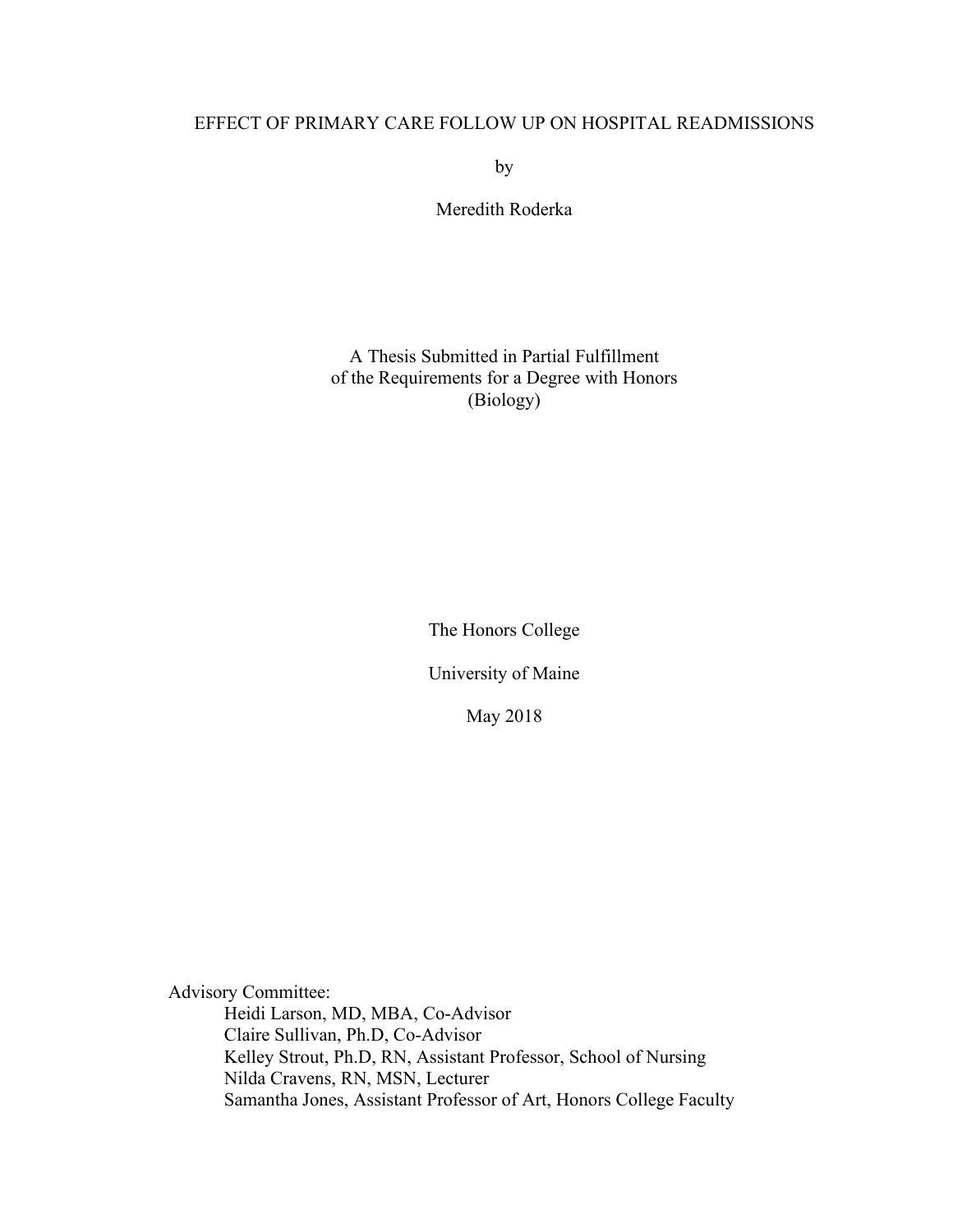#### **Abstract**

Hospital readmission rates are costly; nearly 1 in 5 hospital patients covered by Medicare are readmitted to the hospital within 30 days of discharge, accounting for \$15 billion a year in health care spending (Jencks et al., 2009). The emergency department (ED) is the biggest cost driver for hospital readmissions. The research conducted implemented new protocols with an ED-based research study team that came in at the time of the patient discharge and assist with the transition of care for the patient, scheduling next day follow-ups with their Primary Care Provider. Analysis of this data will include readmission rates for patients demographic variables, comparison of patients with scheduled follow-up versus no follow-up, and barriers to follow up care. The goal of this thesis is to evaluate hospital readmissions and identify potential interventions to reduce them.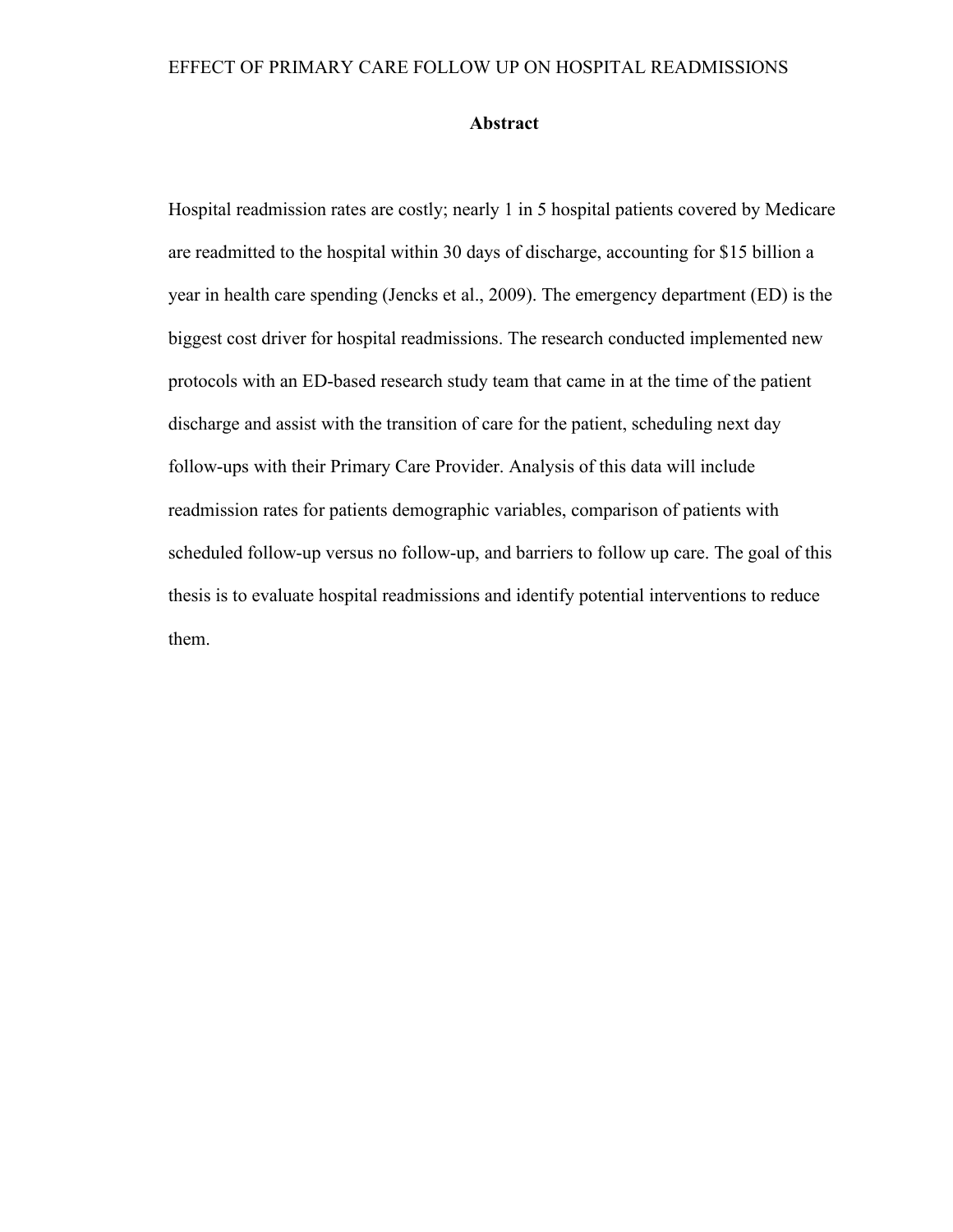# **Table of Contents**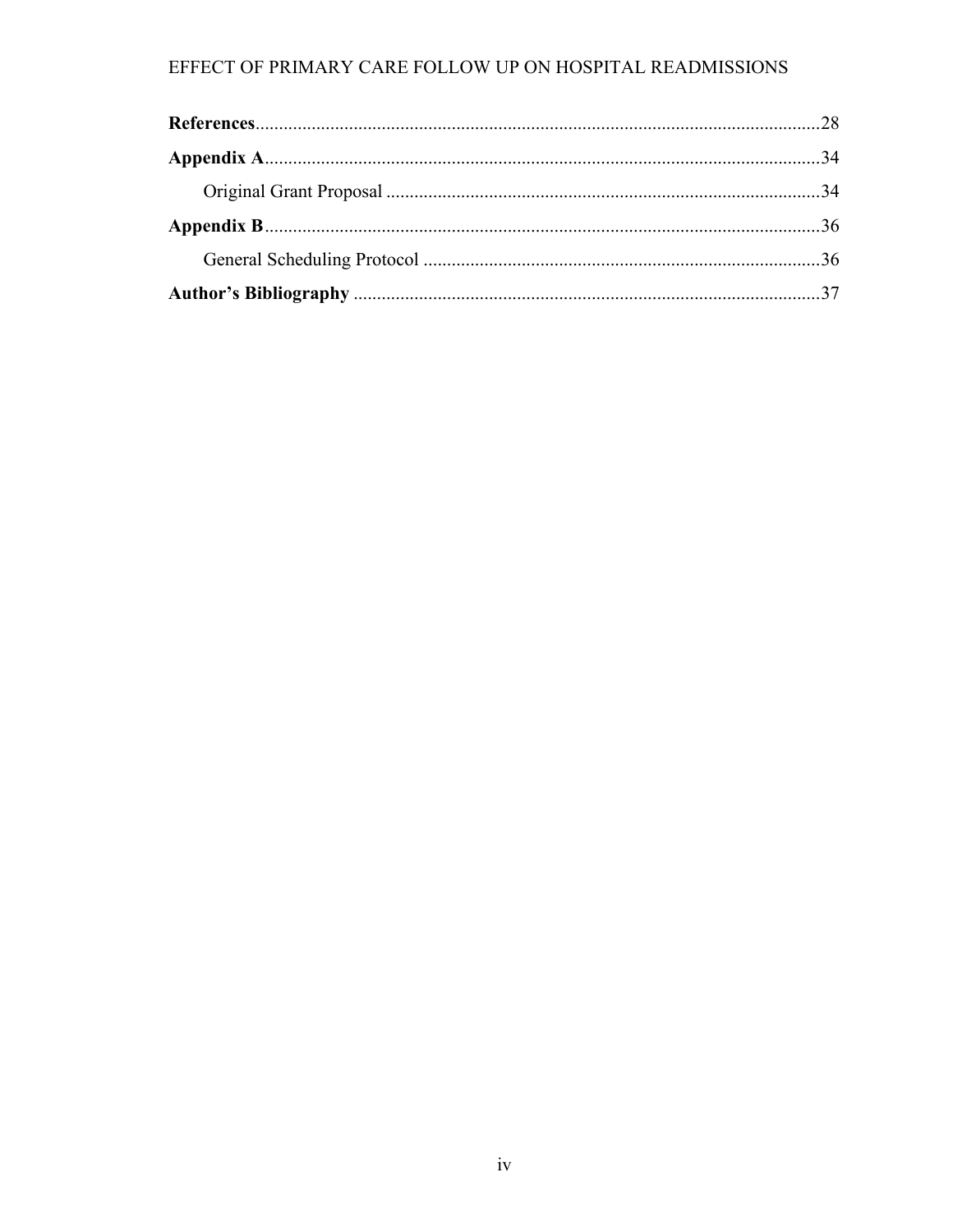# **List of Tables and Figures**

| <i>Figure 1:</i> Hospital Transitional Care Model                                                            | 13 |
|--------------------------------------------------------------------------------------------------------------|----|
| <i>Figure 2:</i> Overall attendance rates                                                                    | 19 |
| <i>Table 1:</i> Demographic characteristics of follow up versus no follow up readmission<br>rates            | 20 |
| <i>Table 2:</i> Demographic characteristics of follow up versus no follow up no<br>readmission               | 21 |
| <i>Table 3:</i> Demographic characteristics of did not attend follow up readmission versus<br>no readmission | 22 |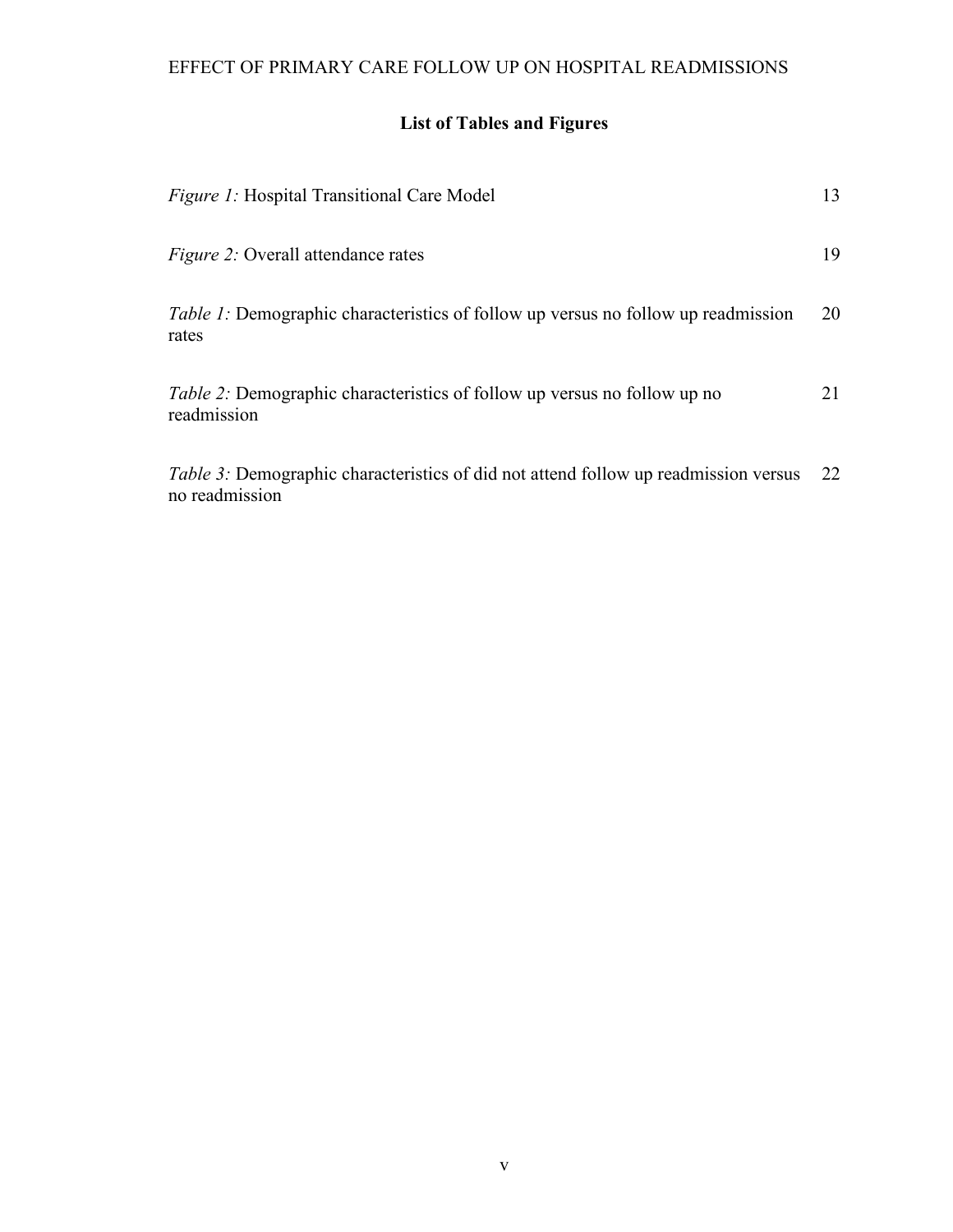#### **Introduction**

Hospital readmission rates are costly (Jencks, Williams, & Coleman, 2009). Nearly 1 in 5 hospital patients are readmitted to the hospital within 30 days of discharge (Jencks et al., 2009). At Eastern Maine Medical Center (EMMC) by preventing hospital readmissions there is a potential to save \$336,000 (See Appendix A). Higher readmission rates are also associated with lower patient satisfaction (Boulding, Glickman, Manary, Schulman & Staelin, 2011). This thesis seeks to address how primary care follow up effects hospital readmission rates and explore the barriers to primary care follow up. The barriers to primary care follow up discussed in this paper are access to primary care appointments, socioeconomic barriers such as payer type, and transportation to appointments.

A group of seven research interns worked in the EMMC Emergency Department (ED), scheduling and collecting data on patient follow-ups. Other collaborators on this project included six other EMMC Primary Care Practices (PCP) as well as Penobscot Community Health Care (PCHC) PCP offices. Interns worked together with both ED physicians and patients to schedule a next day follow up if possible with their PCP.

EMMC is located in Bangor, Maine. The city of Bangor contains roughly 32,000 residents, making it the third largest city in Maine (U.S. Census Bureau QuickFacts: Bangor city, Maine, n.d). Twenty-five percent of the population of Bangor, Maine is living in poverty and approximately 14.5% are without health insurance (U.S. Census Bureau QuickFacts: Bangor city, Maine, n.d). The United States Census counts 57.7% of Penobscot County residents as living in rural areas, which is lower than the state average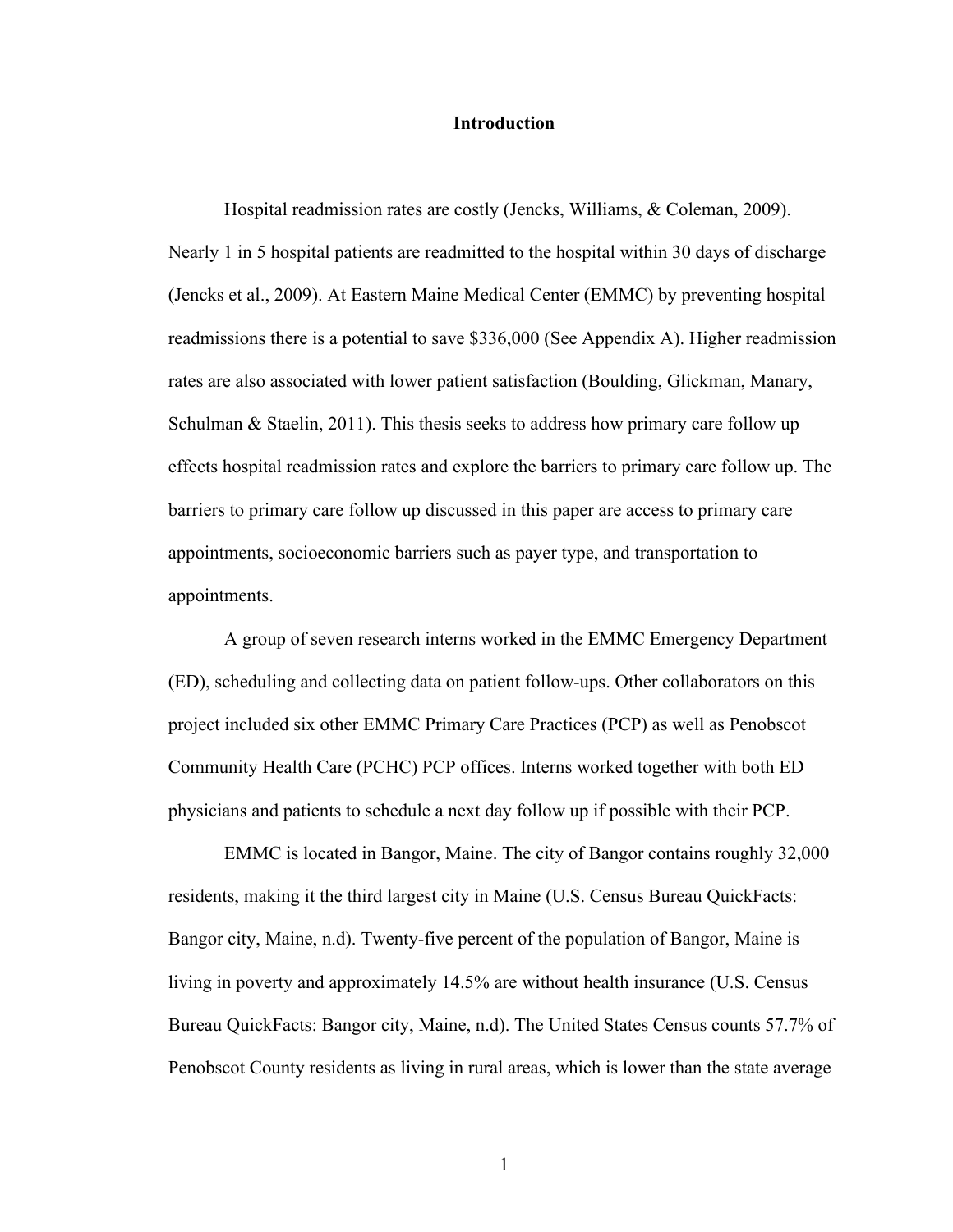(Kahn-Troster et al., 2016). Penobscot country has the third highest percentage of residents who do not have a personal doctor or health care provider in Maine (Kahn-Troster et al., 2016). The Maine Health Access Foundation (MeHAF), whose mission is to "to promote access to quality health care, especially for those who are uninsured and underserved, and improve the health of everyone in Maine", has found that more than half of Maine's low-income uninsured adults (54%) do not have a regular provider they can see for health care services, a rate more than double that of those with health insurance (Ziller, Burgess, & Leonard, 2018).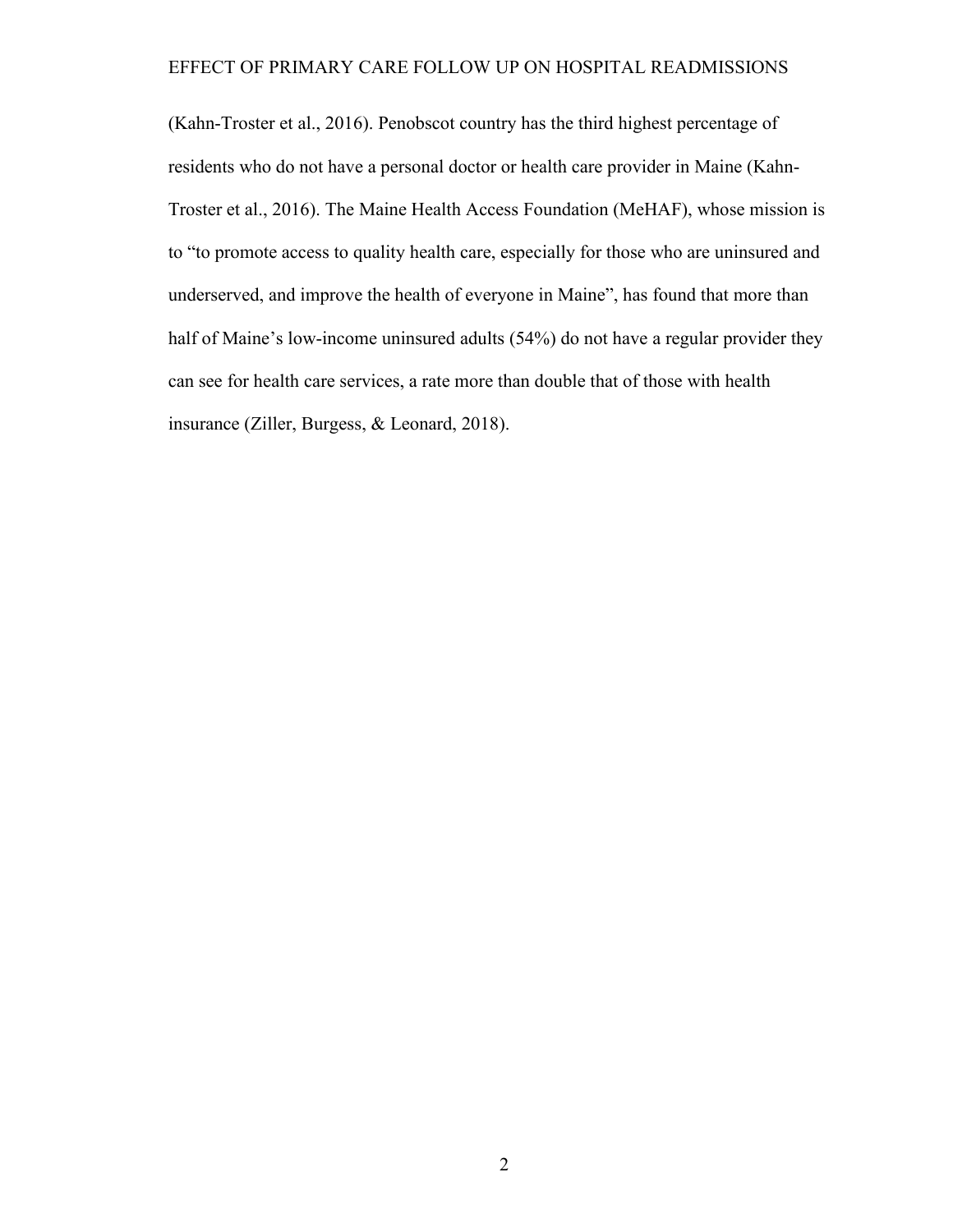## **Literature Review**

#### **Healthcare Policy**

Healthcare reform in the United States is a complex and multifaceted issue that has captured the attention of policy makers. The Patient Protection and Affordable Care Act (ACA) was signed into law on March 30, 2010 (Rosenbaum, 2011). It is sometimes known as Obamacare. The first and central goal of the law was to address the issue that a sizable portion of the population does not have health insurance (Patient Protection and Affordable Care Act, 2010).

The law required all citizens in the United States to have health insurance (Patient Protection and Affordable Care Act, 2010). It also expanded the Medicaid benefits to include all individuals who make less than 133% of federal poverty level. Additional goals of the law include improving affordability of health insurance coverage, improve health care quality, reduce wasteful spending, and strengthen primary care access (Rosenbaum, 2011). The ACA attempts to reduce health care costs through access to preventive services, including health screenings and vaccinations. Additionally, the ACA helped to establish a grant program to reduce health disparities in rural areas by promoting community-based prevention aimed at reducing chronic disease rates (The Henry J. Kaiser Family Foundation [KFF], 2013).

Another part of the ACA is the Hospital Readmissions Reductions Program (HRRP) (Patient Protection and Affordable Care Act, 2010). This legislation imposes penalties on hospitals when patients are readmitted to the same hospital or another acute care hospital within 30 days of discharge (Patient Protection and Affordable Care Act,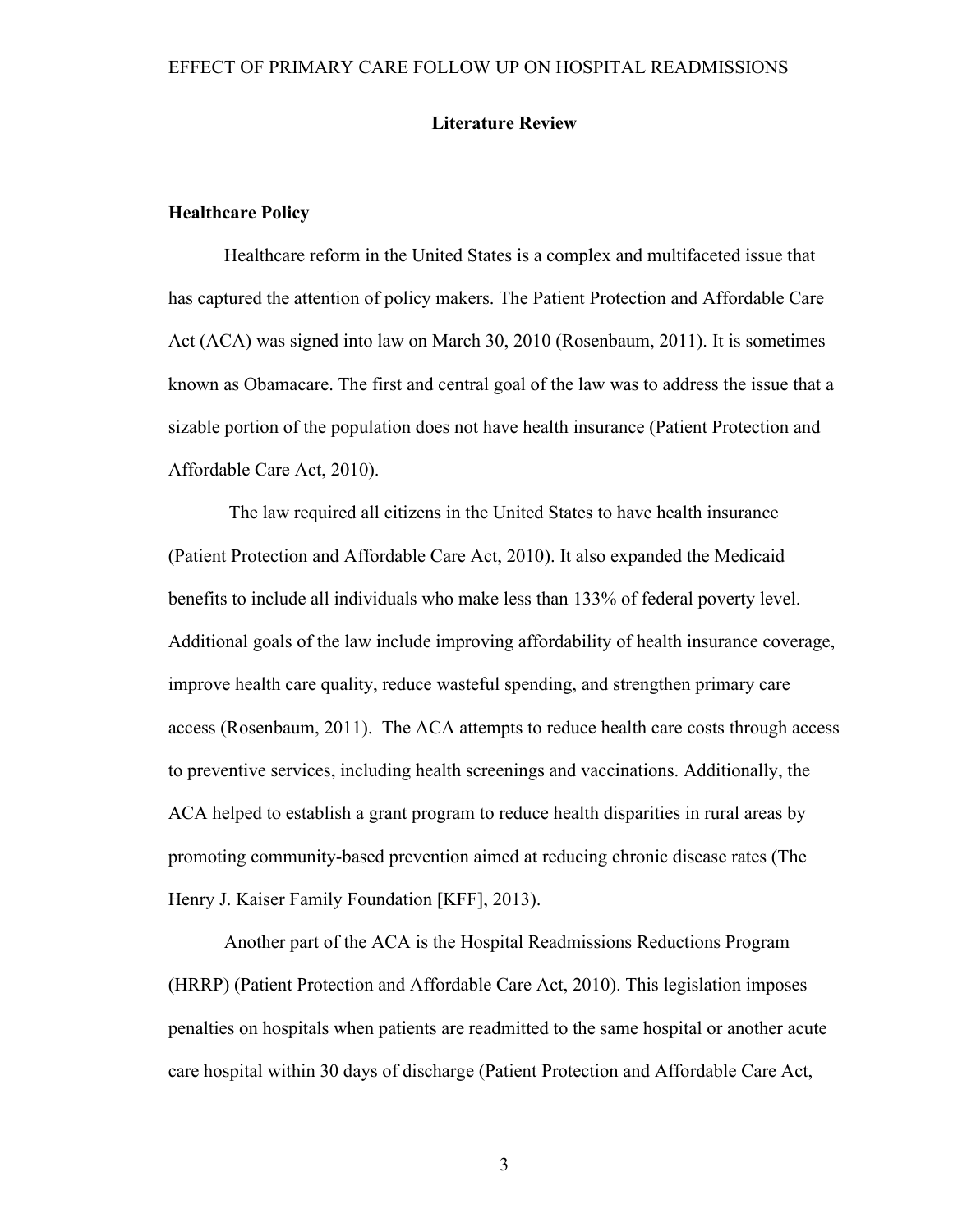2010). The goal is that it will incentivize hospitals to make their transitions of care more effective and work better with patients on post-discharge planning. The HRRP was implemented on October 1, 2012. Hospital penalties are calculated by the Centers for Medicare and Medicaid Services (CMS) using a formula that projects an acceptable baseline readmission rate; hospitals that are found to exceed this baseline readmission rate are penalized (Patient Protection and Affordable Care Act, 2010).

## **Healthcare Costs**

Hospital readmissions are costly. Readmissions for Medicare patients alone cost 26 billion dollars annually (Jencks et al., 2009). However, it is reported by the Medicare Payment Advisory Commission (MedPAC) that about 75% of such readmissions are avoidable if patients had received the right care. In year one of the HRRP (based on data 2008-2011) approximately two-thirds (or 2,213) of United States hospitals were penalized a total of \$280 million for excessive readmission rates (McIlvennan, Eapen, & Allen, 2016). The penalty is a percentage of total Medicare payments to the hospital. The maximum penalty has been set at 1% for 2013, this penalty increased to 2% for the 2014 program year and was fully phased-in at 3% for 2015 (KFF, 2013). Therefore, looking to identify potential solutions to reduce readmissions represents an area of great interest to hospitals all over the United States.

#### **Role of the Emergency Department in Readmissions**

Not only are hospital readmissions costly but they also result in a system that is bogged down and is unable to provide high quality care for patients. Prolonged wait times in the emergency department (ED) result in increased morbidity and mortality and lower patient satisfaction (Shen & Lee, 2018). A portion of readmissions are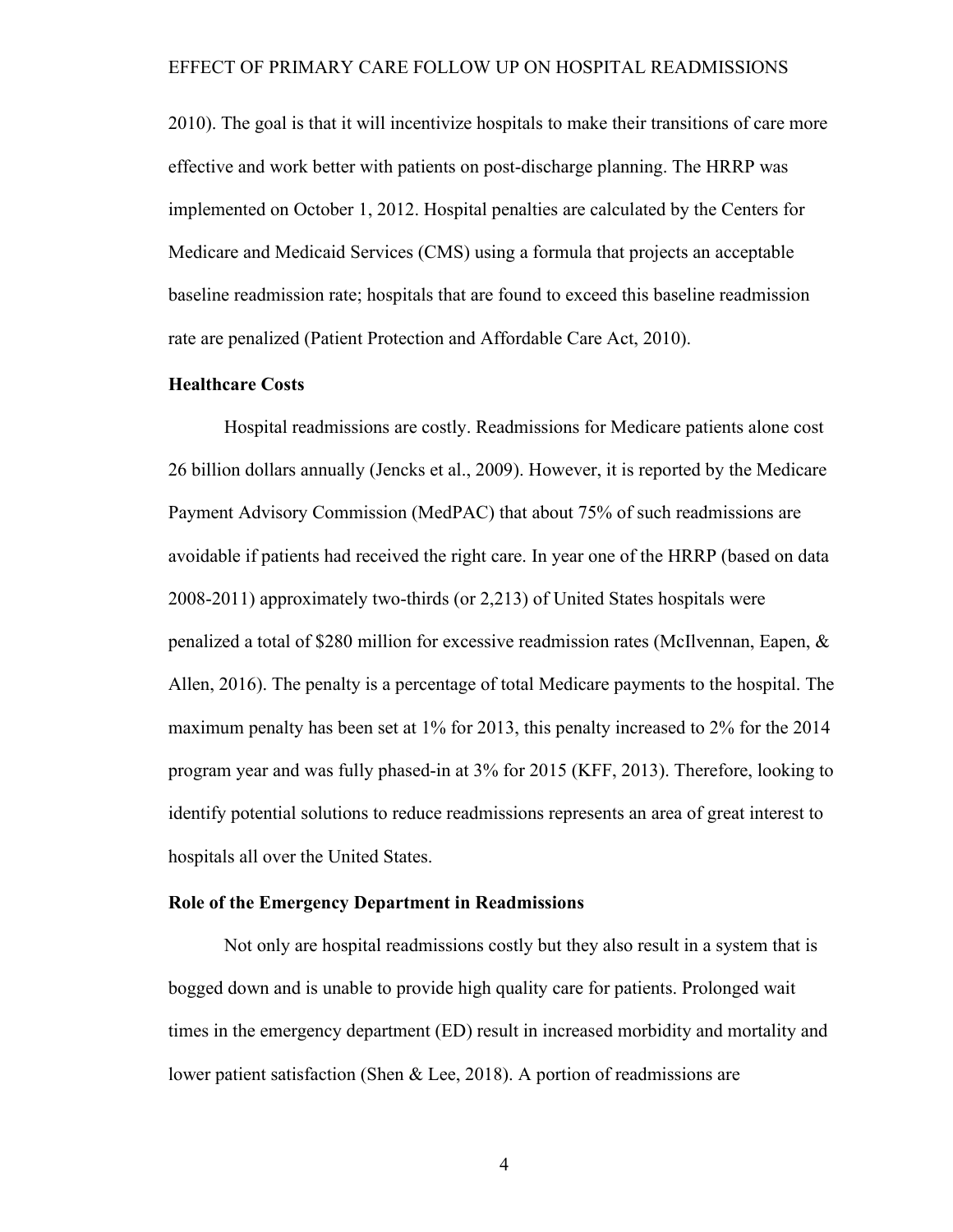appropriately planned and deemed necessary as defined by the HRRP. The HRRP defined a planned readmission as "an intentional readmission within 30 days of discharge from acute care hospital that is a scheduled part of the patient's plan of care" (Horwitz et al., 2011). However, research has shown that a large number of hospital readmissions may be avoidable (Walraven, Bennett, Jennings, Austin, & Forster, 2011)

The ED has often been overlooked in studies regarding hospital however, it is estimated that a total of 56 percent of all ED visits are avoidable (Weinick, 2003). There are currently patients who utilize the ED who would benefit if instead outpatient care was utilized, for example patients with exacerbations of chronic diseases (e.g, chronic obstructive pulmonary disease). These types of non-urgent conditions could be treated and or managed by a primary care provider. ED visits over the past decade increased roughly 23% from 1997 to 2007 (Tang, Stein, Hsia, Maselli, & Gonzales 2010). According to one study that examined ED use in Illinois, average monthly ED visit volume increased by 14,080 visits, a 5.7% increase, after ACA implementation (Dresden, et al., 2016). With so many patients utilizing the ED, the role of the ED in readmissions of recently discharged patients is key to solving the problem of hospital readmissions. Patients often present to the ED because they have not received follow up care or because they have no PCP to manage their outpatient needs (Carrier, Yee, & Holzwart, 2011).

## **Role of Primary Care in Hospital Readmissions**

Primary care is an important part of improving overall health, since it can help patients treat and manage their chronic conditions (Sharma, Kuo, Freeman, Zhang, & Goodwin, 2010). Hospitalizations for conditions such as asthma, diabetes, congestive heart failure and COPD are characterized as potentially avoidable (Walraven et al., 2011).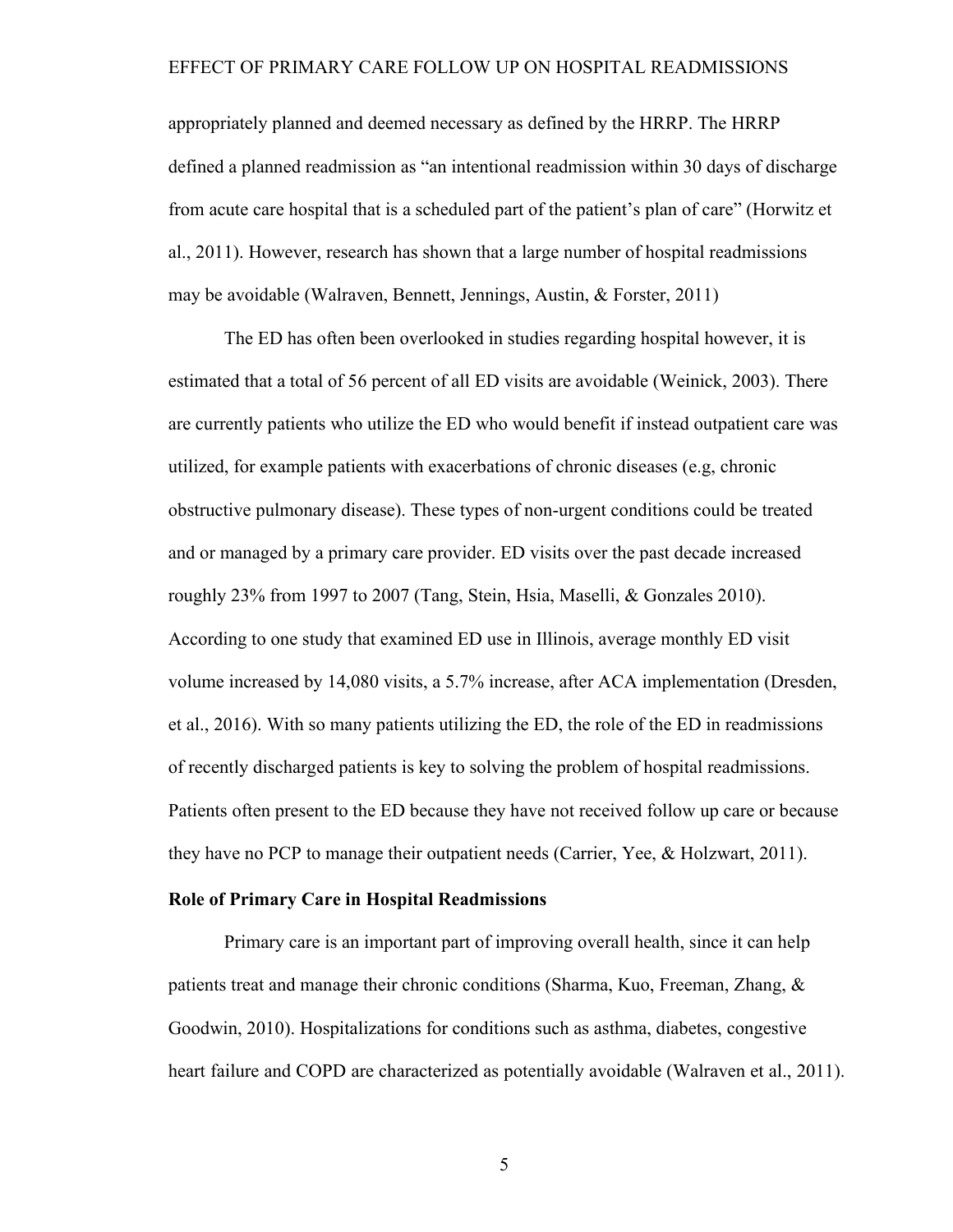In many cases, these conditions could be managed through utilization of timely and effective primary care services. Researchers found that Medicare Advantage patients who had one or more outpatient visits with primary care clinicians within seven days of being discharged from the hospital to their homes were 12 to 24 percent less likely to experience hospital readmission than those who did not have an outpatient visit (Mittman, 2016).

## **Barriers to Reducing Readmissions**

There are multiple barriers when it comes to reducing readmissions. The barriers to readmissions discussed in this paper, are access to primary care appointments, cost, and transportation to appointments.

**Access to primary care**. There are three factors contributing to an increase in the use of primary care; an aging population, increase in the prevalence of disease, and health insurance expansion. Due to these factors the United States is projected to face a shortage of between 40,800 and 104,900 physicians by 2030 (Mann, 2017). In addition, rural counties tend to have fewer health care providers (Bodenheimer & Pham, 2010). Even though 21 percent of the United States population lives in rural areas, only 10 percent of physicians practice in those areas (Bodenheimer & Pham, 2010). This shortage of providers may lead to the inability to access primary care services. With not enough providers patients find it more difficult to obtain timely appointments, after hour's medical care, or even speak with a physician over the phone (Bodenheimer & Pham, 2010). Access is defined by the Institute of Medicine as "the timely use of personal health services to achieve the best possible health outcomes" (Millman, 1993). This may lead to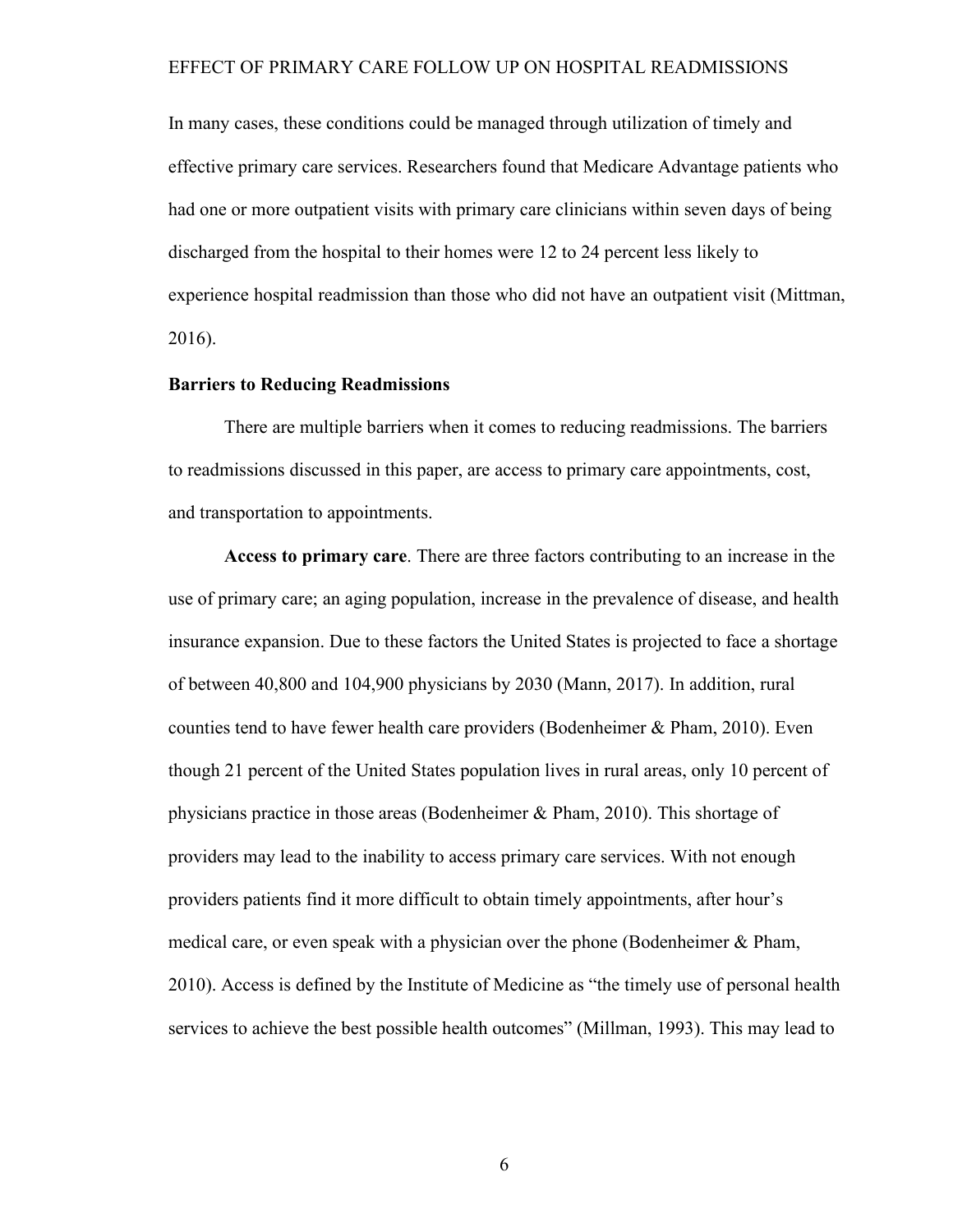unmet health care needs and poor health outcomes because primary care is at the foundation of health.

**Cost.** People without any type of health insurance fare far worse when compared to the insured. Medicaid patients are generally low-income patients who pay very little or no parts of their coverage. Medicaid programs vary state-by-state. In Maine the program is called Mainecare. In 2015, 23% of people in Maine were covered by Medicaid/Child Health Insurance Program (The Henry Kaiser Family Foundation [KFF], 2017). Maine was one of the 19 states that failed to expand the Medicaid program through the ACA (KFF, 2017). The number of people enrolled in Mainecare continued to decrease from 242,028 in 2011 down to 175,883 in 2017 (KFF, 2017). If more people are left uninsured, readmissions will continue to rise. This is because the uninsured are less likely to receive preventive care services for chronic disease and therefore are more likely to be hospitalized for an avoidable readmission (KFF, 2017). When looking at readmission rates it's important to take the socioeconomic data and dig down deeper in order to find the root causes of readmission.

**Transportation.** Given the geography of rural Maine, transportation has been identified as one barrier to follow-up (Leon, 2016). More than 1 in 5 Bangor residents have 3 or more chronic conditions, requiring regular PCP visits to adequately and appropriately manage their care. This percentage is 55% in the elderly, age 65 and older demographic (Leon 2016). Despite Bangor's relatively high population density, most patients attending primary care practices live outside Bangor and report difficulty finding means of transportation (Leon 2016). In a survey given to Center of Family Medicine Patients, 25 out of 28 patients reported missing or cancelling an appointment due to the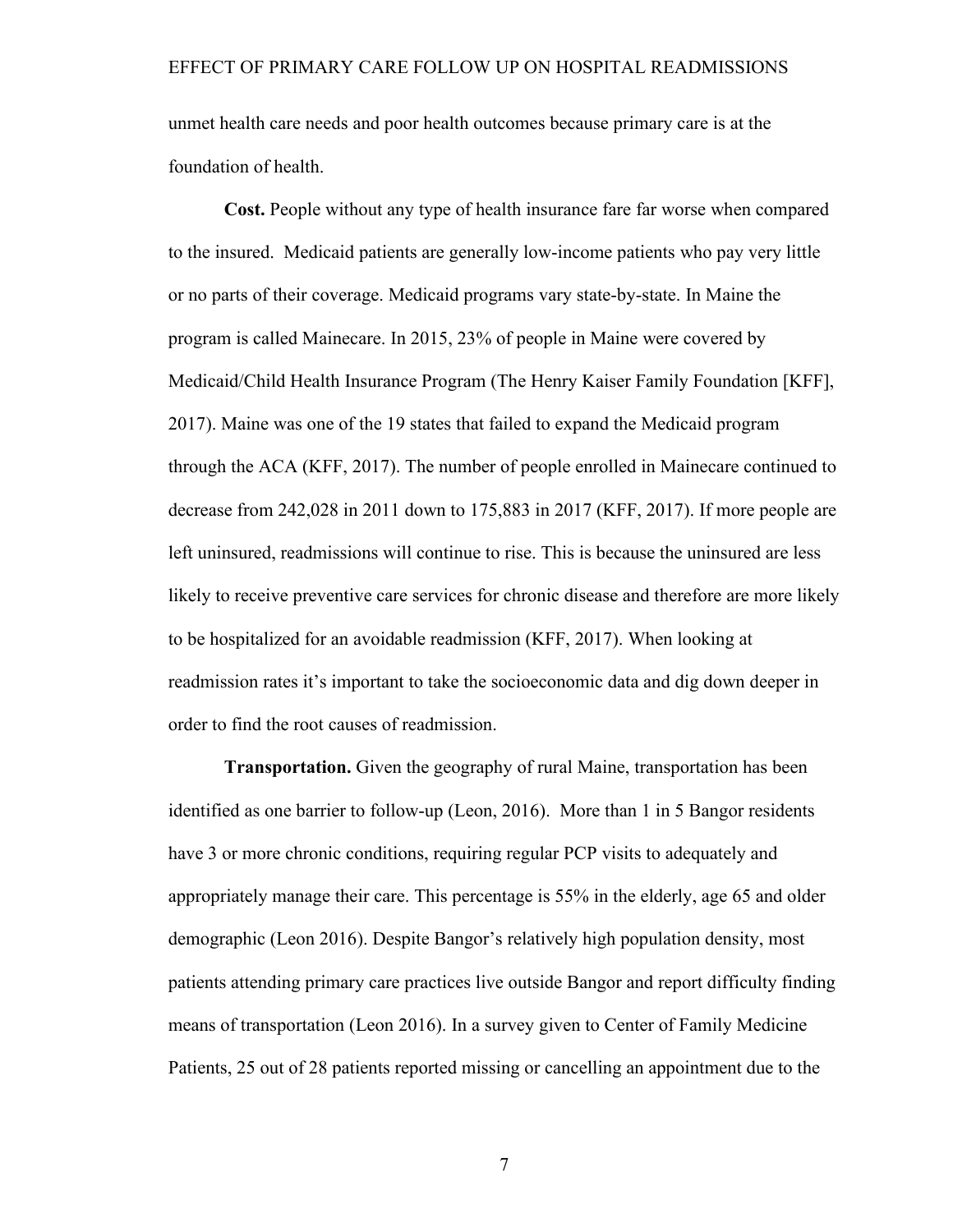inability to find transportation (Leon, 2016). Overall, the ability to practice preventive medicine is dependent on patients attending follow up appointments.

#### **Current Interventions to Reduce Hospital Readmissions**

In the interest of providing high quality, patient-centered care to patients a number of strategies have been implemented to reduce hospital readmissions. These intervention strategies include patient education, patient-centered discharge instructions, and post discharge follow up care (Kripalani, Theobald, Anctil, & Vasilevskis, 2014).

## **Transitional Care Intervention**

Transitional care is defined as the continuity of health care from one health care setting to another (Naylor, Aiken, Kurtzman, Olds, & Hirschman, 2011). It encompasses a broad range of services designed to bridge the gap between providers and settings (Naylor et al., 2011). These services are often based on the resources of the hospital. While it would be ideal to have all patients receive transitional care intervention, it is both time and resource intensive. The ability to proactively intervene in the discharge process by directly scheduling primary care appointments at the time of discharge could potentially prove effective. The option to schedule rapid primary care follow-ups allows providers a safe alternative rather than admitting patients with chronic conditions to the hospital (Sinha, Seirup & Carmel, 2017). This is because low-acuity patients that are admitted may not benefit from an inpatient stay. In fact an admission can lead to over testing, conflicting care plans, and less-effective preventive care due to lack of communication between outpatient and the hospital (Carmel et al., 2017). In a review study, approximately two-thirds of studies utilizing outpatient follow up have shown to be effective reducing repeated ED utilization. Since the majority of patients are admitted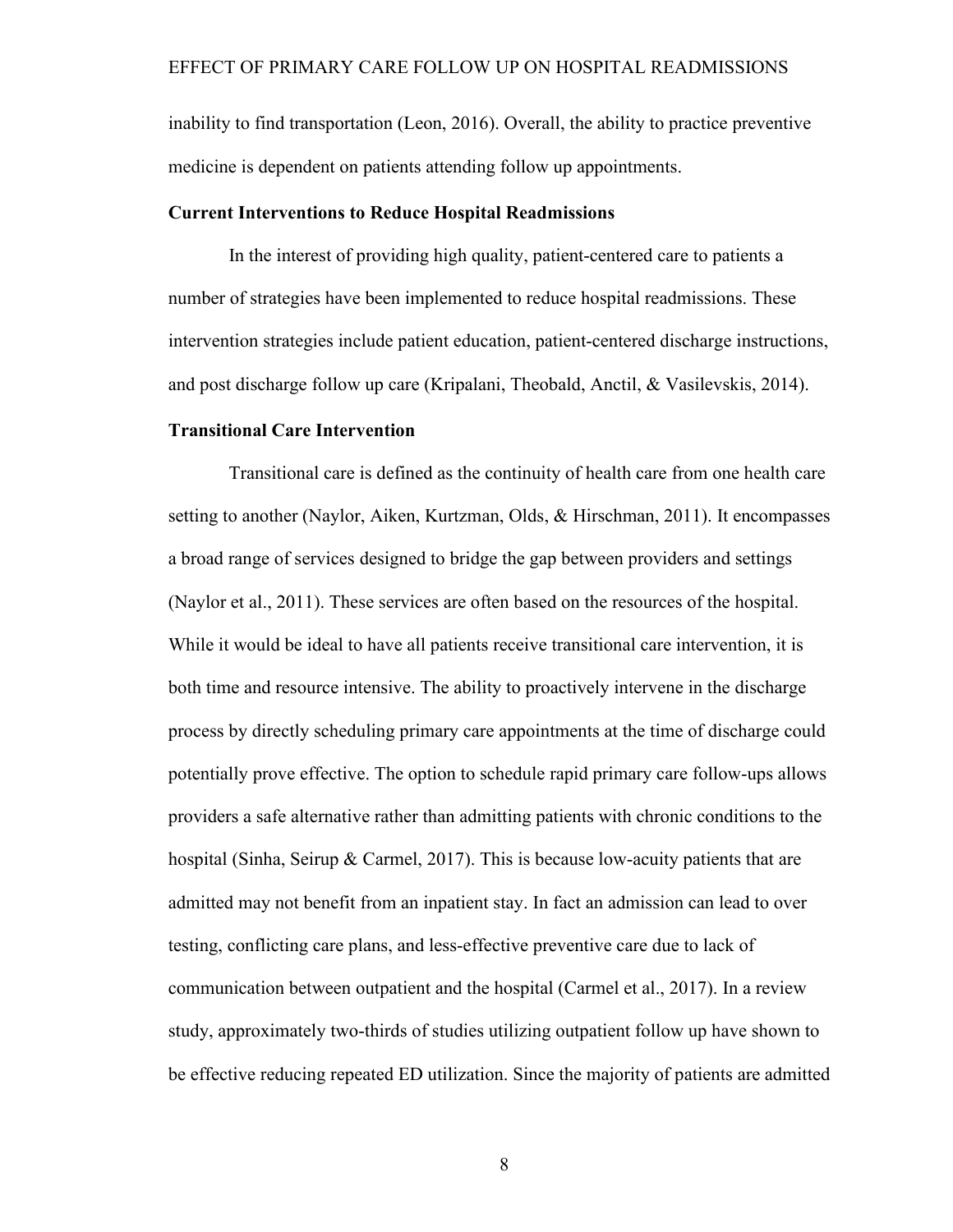through the emergency department, this could potentially reduce readmissions (Tang et al., 2010).

## **Post Discharge Follow Up Care**

Data has shown that post discharge follow-up care can help reduce readmissions (Carmel et al., 2017). However, over half of the patients who were readmitted to the hospital, did not have a follow-up with a provider (Jencks et al., 2009). This provides a large cohort of patients who could receive preventive care in order to reduce hospital readmissions. In many cases the readmission is due to chronic conditions that could potentially be managed by a PCP. A follow-up within 7 days, is associated with substantially lower readmission rates among patients with highest clinical complexity and highest underlying risk of readmission (Jencks et al., 2009).

## **Patient Education**

Better communication and understanding of discharge instructions between patients and providers has been shown as a potential solution to reduce hospital readmissions. Hospital discharge diagnosis along with medication instructions can be confusing and unclear. Many patients may find it overwhelming and difficult to speak up when they do not understand something. Providers who explain clearly when to followup and answer patient questions on discharge paperwork see a 30 percent reduction in readmission rates (Agency for Healthcare Research and Quality [AHRQ], 2009).

**Patient centered discharge instructions.** Discharge instructions contain important information so that patients can manage their own care. Presenting information to patients in a way which each individual can understand, is critical to better satisfaction and compliance. Approximately 44 million Americans are functionally illiterate and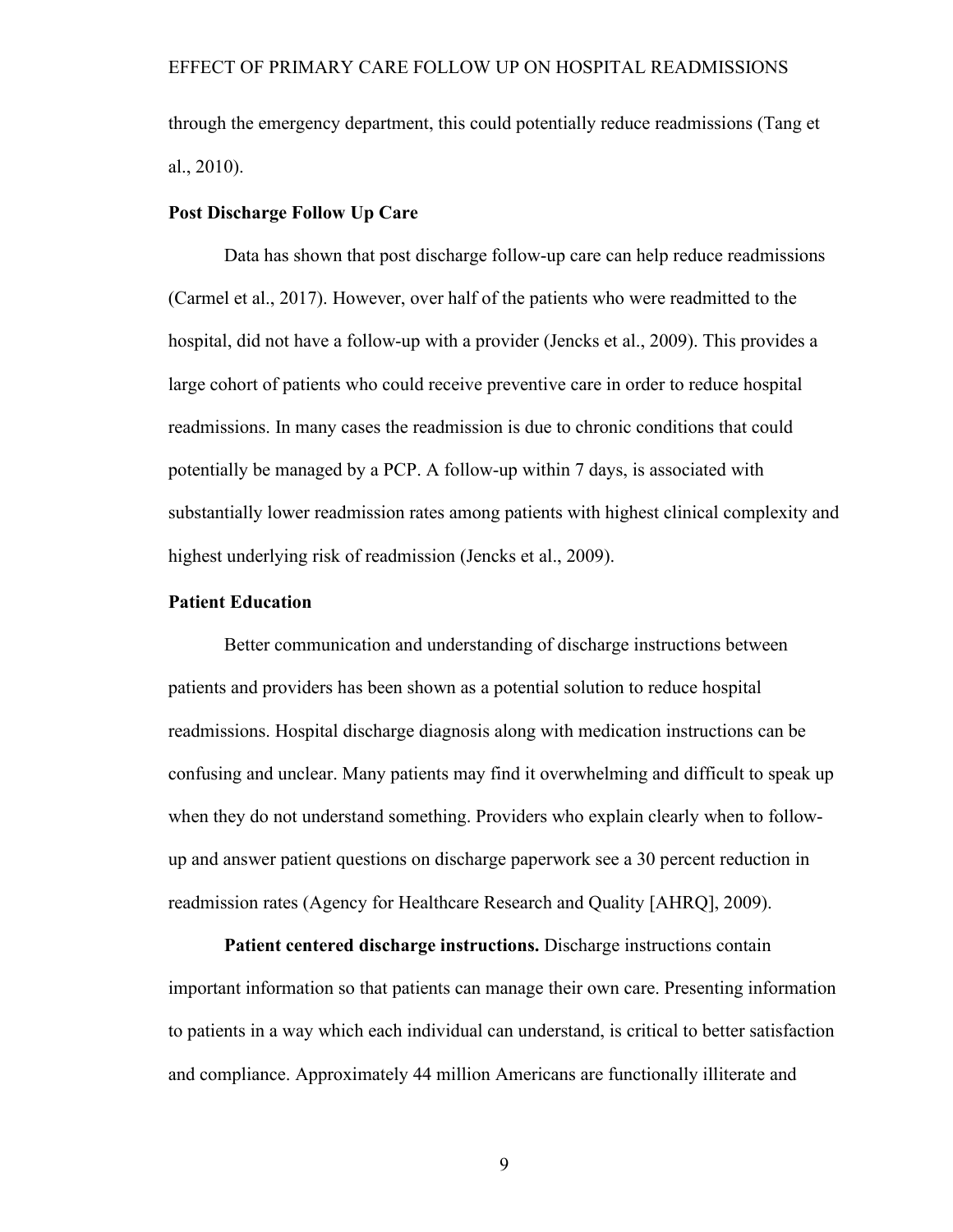another 50 million have marginal literacy skills (Kirsch,1993). The purpose of discharge paperwork is so patients can review it after discharge. If the discharge paperwork is written at a reading level above what the patient can understand, they may have trouble recalling what was instructed at time of discharge. A study has shown that pictures can help improve patient understanding and comprehension (Zeng-Treitler, Kim & Hunter, 2008). The recommended reading level for patient education materials, is at a 5th grade reading level or below (Stossel, Segar, Gliatto, Fallar, & Karani 2012).

### **Characteristics of High Risk Population**

In order to focus resources and have the greatest effect on readmissions, tools have been created to help identify patients that are at a greater risk of readmission. The LACE score is a tool used to predict patients at a high risk of readmission (Walraven et al., 2010). The score combines data on length of stay, emergency admissions, comorbidity, and previous emergency department visits (Walraven et al., 2010). In addition, the following factors have been identified as characteristics of high readmission risk: payer type, socio-economic data, and age (Nagasako, Reidhead, Waterman, & Dunagan, 2014).

## **Payer Type**

Payer type has also been shown to be a predictor of readmissions (Silverstein et al., 2008). According to the Healthcare Cost and Utilization project uninsured patients rose by 8.9 percent, from 10.2 to 11.1 per 100 admissions (Barrett, Wier, Jiang, & Steiner, 2015). Specifically, patients who have Medicare or Medicaid are more likely to be readmitted. Two studies found that Medicaid expansion was associated with declines in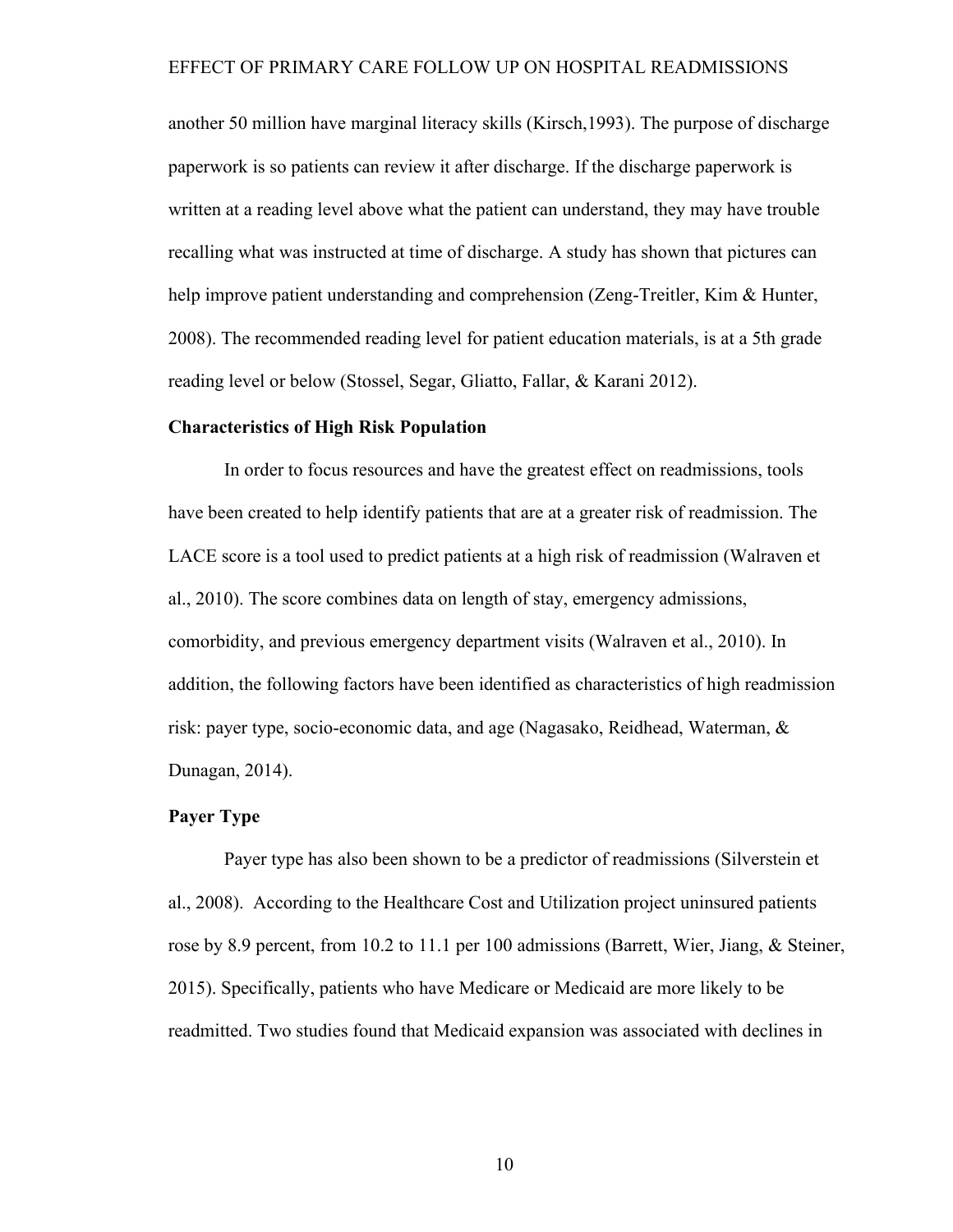hospital length-of-stay for Medicaid patients (Antonisse, Garfield, Rudowitz, & Artiga 2018).

### **Socioeconomic Data**

Studies found that identifying SES data helps target quality improvement efforts to support hospital efforts around caring for vulnerable populations (Nagasako et al., 2015). It is known that poverty and lower education level are linked to overall lower levels of health (Centers for Disease Control and Prevention [CDC], 2018). However, the readmission standard currently is the same across all hospitals in the United States and does not take into consideration the sociodemographic factors of community that a hospital serves. Social determinants of health (SDOH) is defined as "conditions in the environments in which people live, learn, work, play, worship, and age that affect a wide range of health, functioning, and quality-of-life outcomes and risks" (CDC, 2018). Five key areas are economic stability, education level, social and community context, health care, and neighborhood environment (CDC,2018). All of these areas have been associated with higher readmission risk.

## **Age**

A number of studies have shown that age increases the risk of readmission (Corrigan & Martin, 1992). The state of Maine has a greater population of patients 65 years and older compared to the national average, according to the Maine CDC in 2016. **Comorbidities**

The role of comorbidities in readmissions is complicated. One study found that the top five primary diagnoses of avoidable readmissions were usually complications of an underlying comorbidity (Donze, Lipsitz, Bates, & Schnipper, 2013). Most of these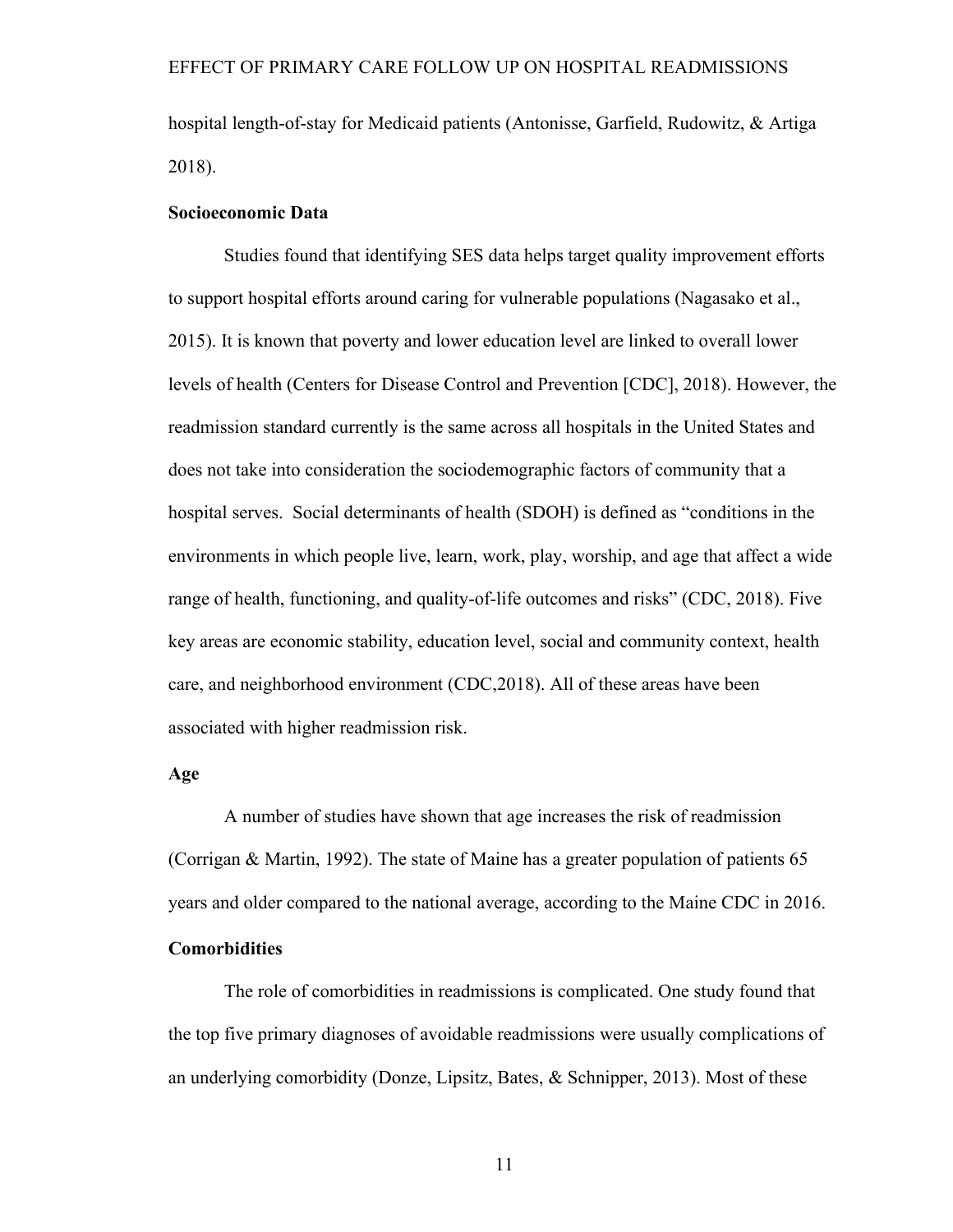underlying comorbidities are chronic and therefore could potentially be addressed in the outpatient setting. As a result, one strategy of readmissions, is to directly identify patients with COPD in the ED to and connect them to outpatient resources. Certain risk factors for patients with COPD increase the likelihood of readmission such as outpatient albuterol. This risk factor could be mitigated using primary care to address medication adherence patterns (Rezaee et al., 2018).

## **Length of Hospital Stay**

.

Length of hospital stay has been reported as a risk factor in readmissions. A study done reported that longer length of stay was reported with higher 30-day hospital readmissions (Chopra, Wilkins, & Sambamoorthi, 2015). Using this as a predictor of readmissions could be beneficial in helping organize appropriate follow up.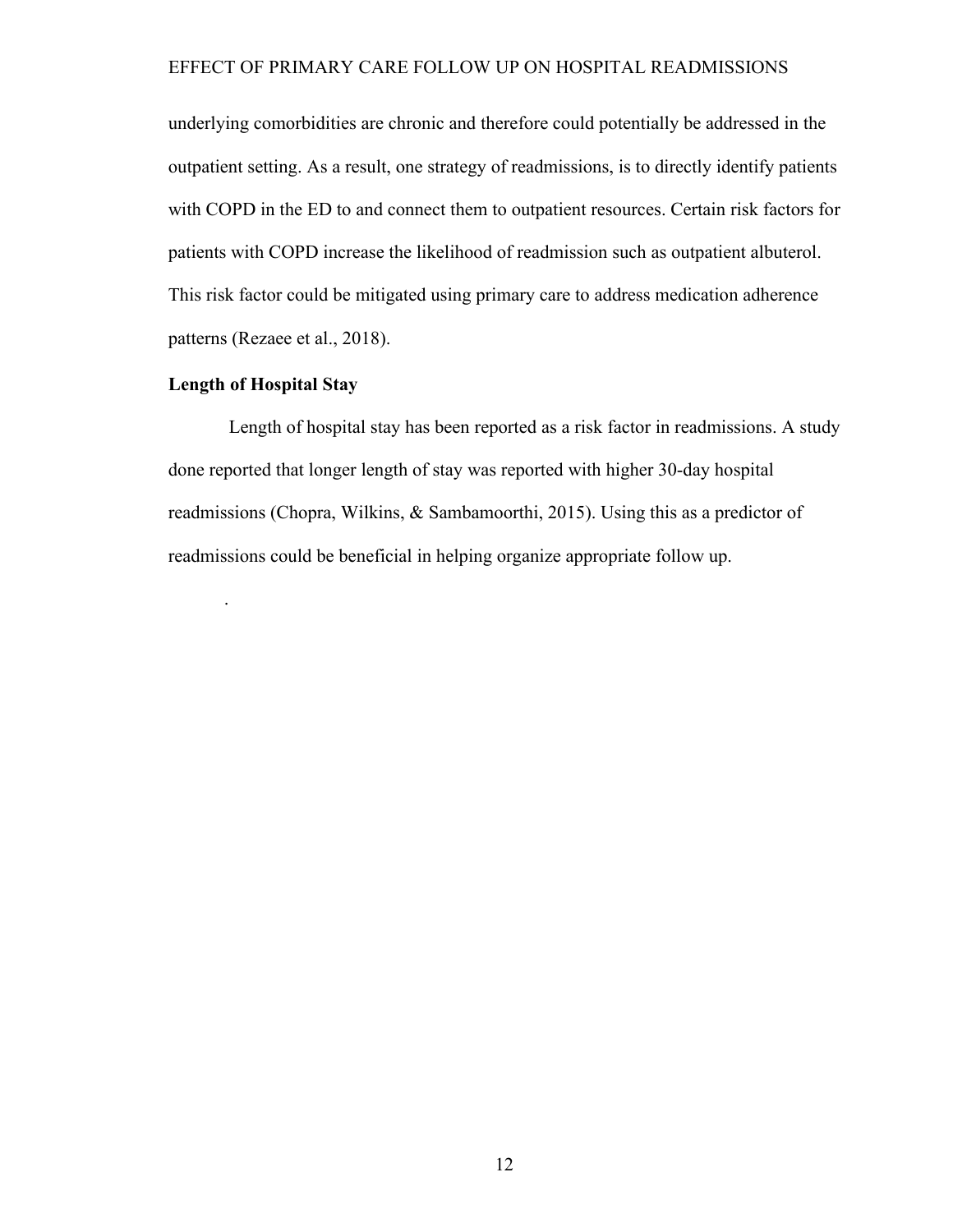

*Figure 1*: Hospital Transitional Care Model. Adapted from "Quality grant Proposal," by H. Larson, 2017.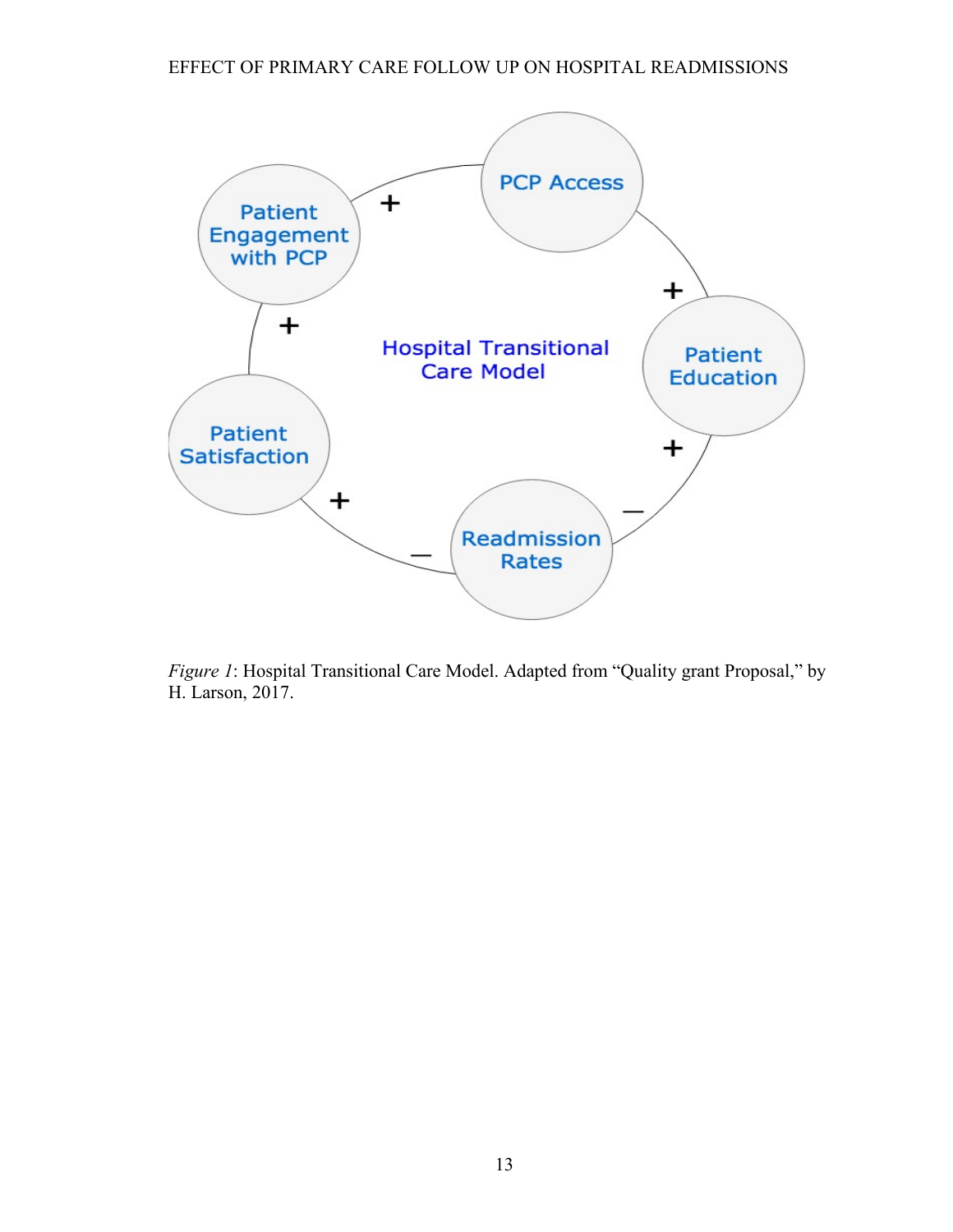#### **Methods**

## **Setting**

The location of this study takes place in Bangor, Maine. Geographically this area is considered a metropolitan area; however; more than half of the county's residents live in a rural area. This is important to consider because it serves a population of 500,000 people in the northern two thirds of the state of Maine. The emergency department (ED) at EMMC sees roughly 35,000 visits per year, with a number of those patients considered high acuity (EMMC - Emergency Department, n.d). High acuity patients often have complex health problems and unpredictable needs. According to the Maine Rural Health Profile, health challenges include a higher overall mortality rate than the state average and higher rates of hospitalization for ambulatory care sensitive conditions, COPD, heart failure, hypertension, and diabetes (Kahn-Troster et al., 2016). The purpose of this thesis is to investigate the effect of how intervention of scheduling primary care follow-ups for all patients discharged from the emergency department effects readmissions.

## **Study Design**

This thesis was adapted from an initial Harvard Pilgrim grant proposal (See Appendix A). Dr. Heidi Larson was the recipient of the grant as well as the primary investigator (PI). A team was then coordinated and trained that consisted of seven research interns who were undergraduate students who were interested in public health or business fields. Training consisted of teaching interns how to use each of the six different Eastern Maine Medical Center primary care practices appointment scheduling books.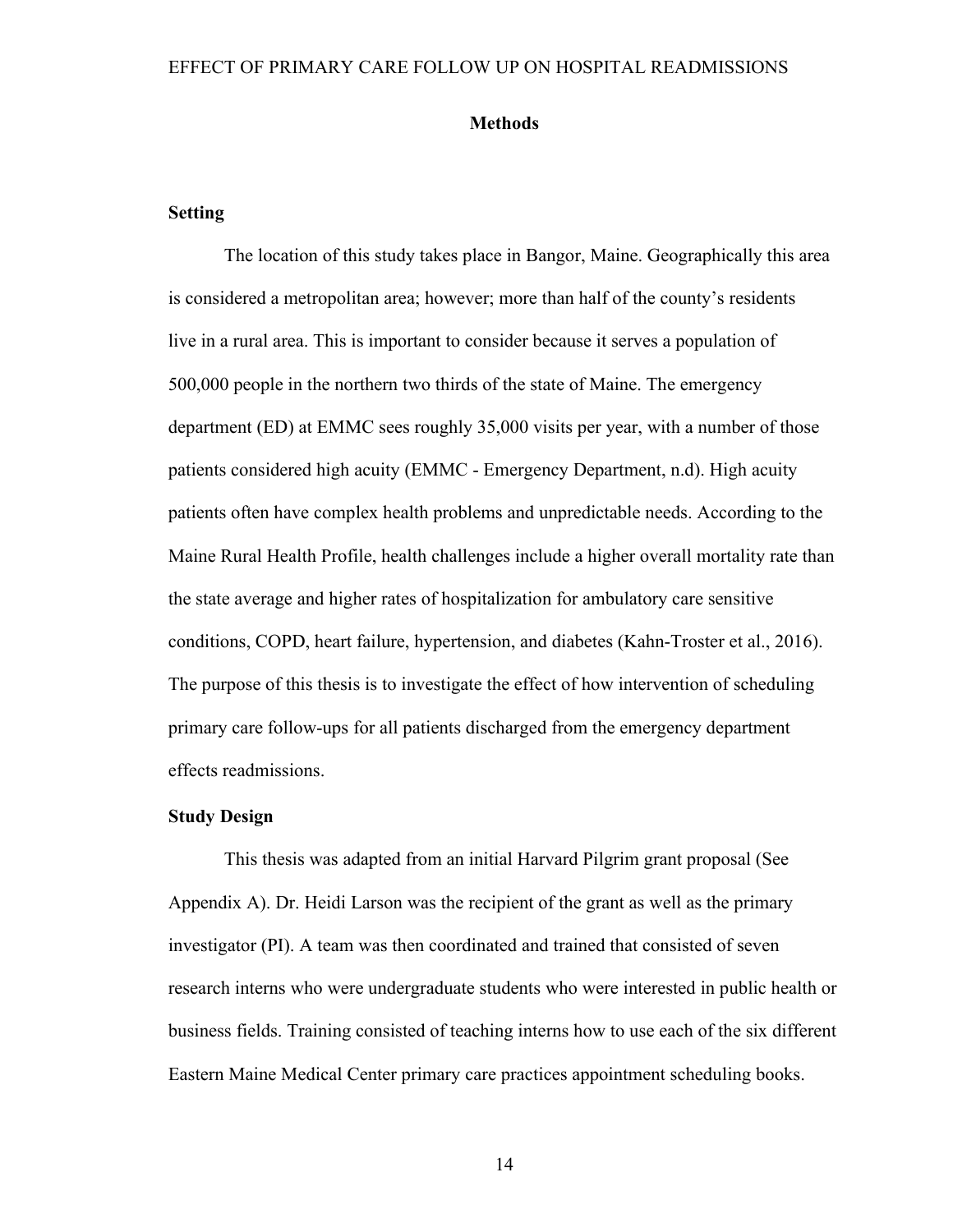Once trained research interns were available to directly schedule follow-up appointments with patients seven days a week between the hours of 8:00 AM- midnight from within the ED. The goal of this grant was to reduce hospital readmissions by 30 patients and save an estimated 336,000 dollars (See Appendix A).

**Study preparation.** Prior to data collection, the primary investigator (PI) and advisor, Dr. Heidi Larson, coordinated appointment scheduling protocols with both the emergency department physicians and the Eastern Maine Medical Center (EMMC) and Penobscot Community Health (PCHC) primary care office schedule managers. The procedure and goals of the study were discussed, the dates of the project were determined, and the methods to promote the study were implemented. A space in the emergency department was created in order to allow the research interns to be in visible sight of the providers. This is important because it helped provide a collaborative and accessible environment between research interns and providers. A flyer was created and hung in the providers' stations in the ED to remind providers of the objectives. The PI was available by phone or email to answer any questions or concerns regarding the study.

**Study procedure.** When asked by a provider to schedule a follow up appointment for a patient, a research intern would approach and enter the patient's room and ask them to confirm their name and date of birth (DOB). Once their name and DOB was confirmed, the research intern would then ask patients if they would like to schedule a follow up appointment. If the patient agreed, then the intern would then work with the patient to find an appropriate date and time for an appointment. If the patient was an EMMC primary care patient, research interns could directly schedule into their appointment book. When the appointment was confirmed in the appointment scheduling book, the interns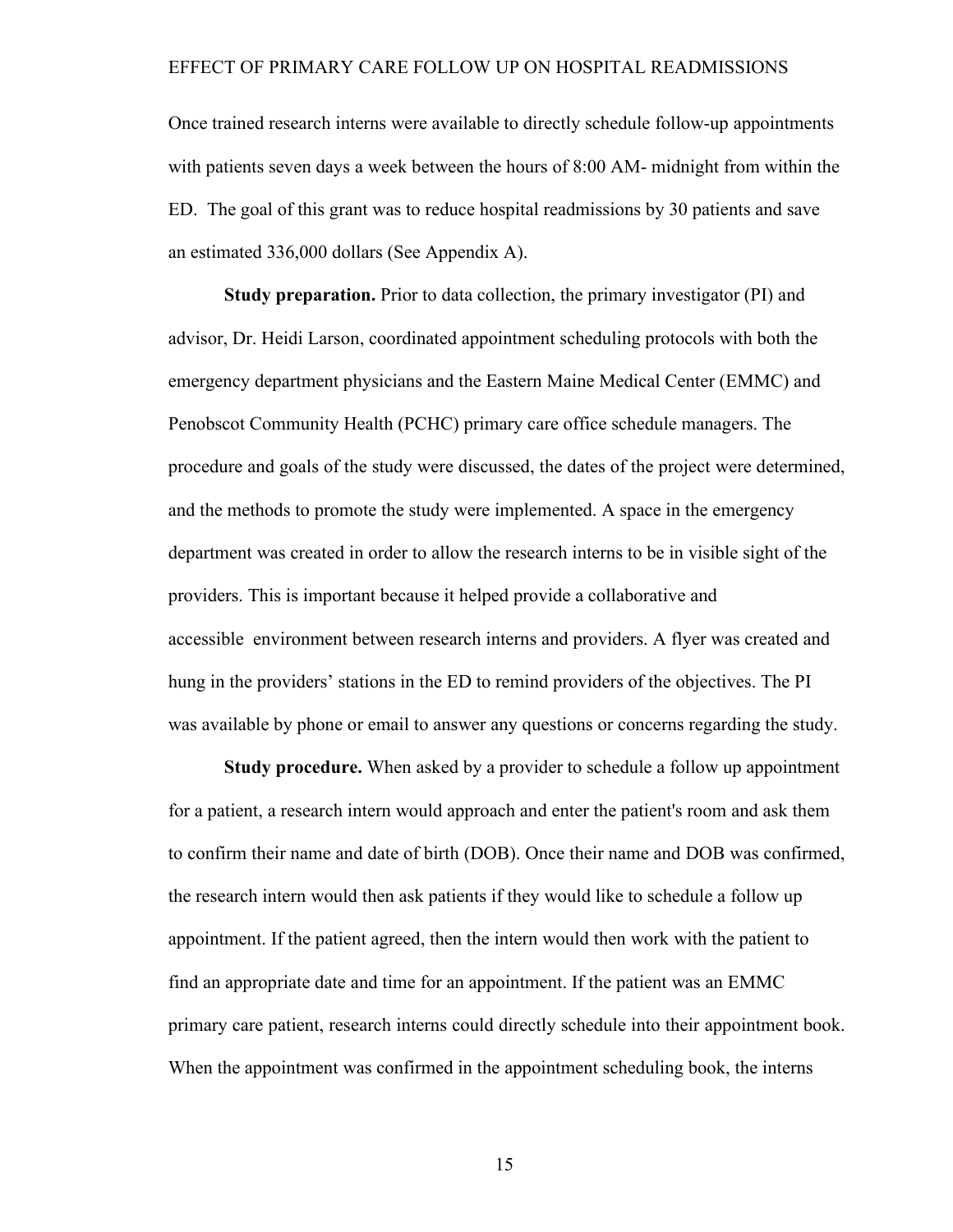then handed out an appointment slip reminder to patients confirming the time and date of the appointment. Below the date and time was a reminder to patients that if they could not make their appointments they should call and reschedule.

However, if the patient was a Penobscot County Health Center (PCHC) patient, research interns did not have direct access to appointment scheduling books. Instead, interns directly called the patient's PCP office and spoke with a scheduler. If an appointment was scheduled, interns would hand out an appointment reminder slip confirming date and time of appointment. If the patient was being discharged from the emergency department outside normal office hours, the research interns would speak with the patient and inform them that they needed to have a follow up appointment with their primary care physician. Interns then obtained the patient's name, DOB, and phone number, and told the patients that a practice manager from PCHC would be reaching out to them the next business day to schedule a primary care appointment. The manager would attempt three phones calls to schedule follow-up. If they were unable to contact the patient a follow-up letter was sent to the patient's address. The practice manager communicated the appointments scheduled and attendance with the research interns.

If the patient did not have a primary care provider, the intern would inform the patient that they needed a follow-up with a primary care physician. They then asked the patient if they would like to be referred to a primary care office. If the patient agreed, research interns would collect the patient's name, DOB, medical record number, and discharging diagnosis and leave a message at 3-3300. This 3-3300 line was a contact line for primary care offices within EMMC. The messages left on this line were then followed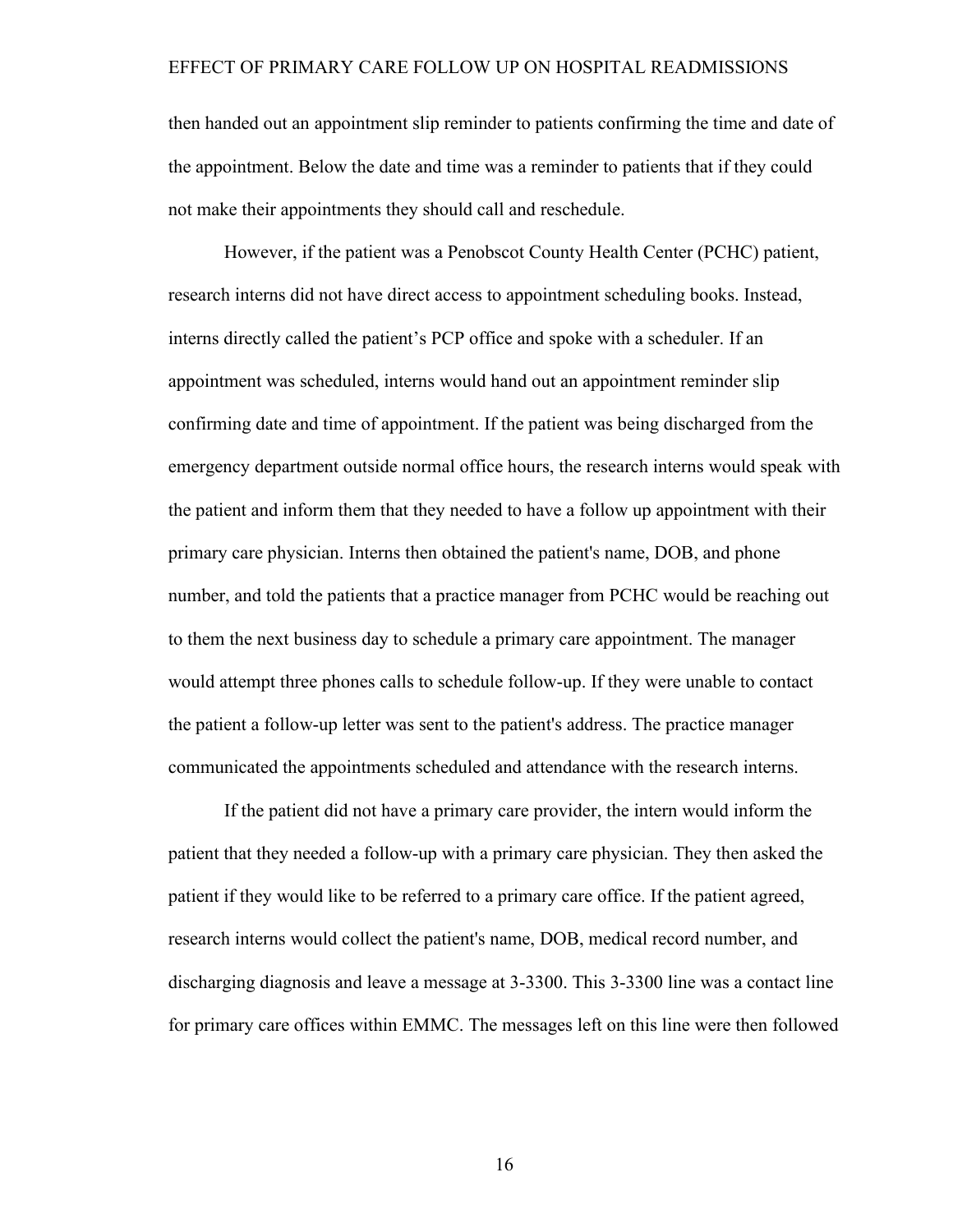up by the primary care office managers and they contacted patients to make follow-up appointments.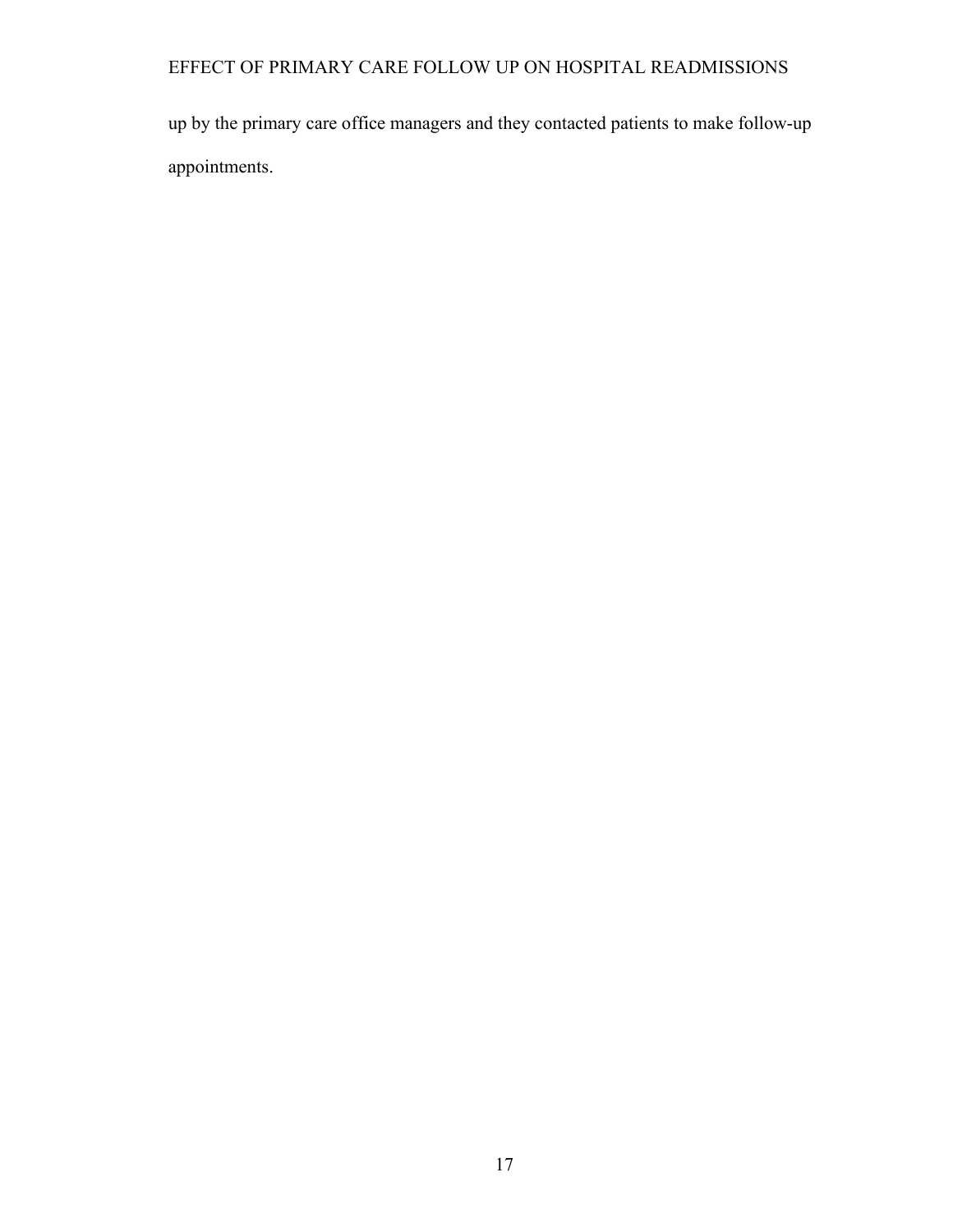## **Data Collection**

Patient records were de-identified and the following information was then recorded in a group excel document in order to track the patients: current date and time, patient's medical record numbers, phone number, diagnosis/complaint, provider, provider location, appointment time and appointment date. As patients began to attend appointments, appointment attendance was also tracked. Research interns could identify follow up for attendance for EMMC patients by looking appointment scheduling book. If patients did not attend an appointment, the practice schedulers would mark the appointment as no-show. Additionally, interns could track the reason for missed appointments through documented care- manager notes and phone-call notes in Centricity (which is the practice electronic medical record).

## **Exclusion Criteria**

Only patients 18 years and older who were scheduled for a follow up appointment with an intern were included in this study. In addition, only patients who had or were referred to primary care providers in the Eastern Maine Healthcare System and Penobscot Community Healthcare System were included.

**Data source.** Data collection from October 31st-January 1st was analyzed in this thesis. This data included all patients who were discharged from EMMC ED.

### **Analysis**

Patients who followed up verses patients who never received follow up were identified. These patients were further analyzed by patient payer type, primary diagnosis, and barriers to follow up such as transportation, and diagnosis.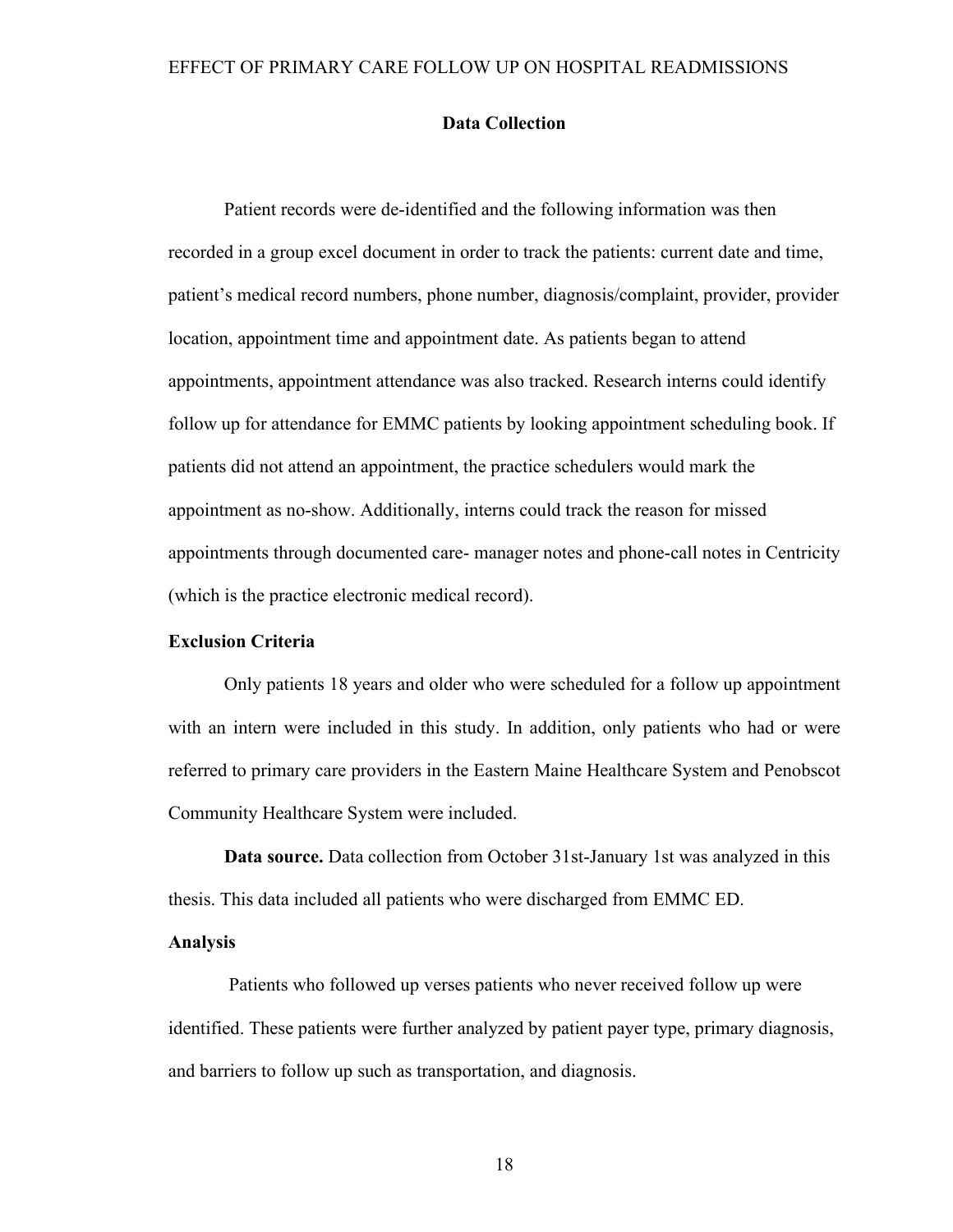#### **Results**

The study sample included 192 appointments were tracked and analyzed in this thesis. Figure 2 shows the whether or not the scheduled appointments were attended. It showed that follow up appointments that were scheduled were attended 61% of the time. The majority of patients were compliant in scheduling a follow up appointment, only 3 patients refused an appointment. There were 27 PCHC patients that were unable to contact to schedule a follow up appointment due to being discharged from the ED after business hours. Patients did not attend 23% of appointments that were scheduled for them. Interns referred 26 patients who did not have a primary care provider to a 3-3330 contact line. The 3-3330 contact line was a line to EMMC PCP offices that would then contact the patients directly to schedule a follow up. Of these 26 patients without a PCP, 12 scheduled appointments. These appointments had an attendance rate of 75%. Ten of these patients without a primary care providers were unable to be contacted by the practice manager in order to schedule a follow up appointment. Lastly, 3 of these patients without a PCP refused to schedule an appointment.

In table 1 the data was comparing whether or not attending a PCP follow up had an effect on readmission. Both groups attend/readmission and attend/no readmission had roughly same demographic characteristics with the mean age around 52.5. However, more patients who had Medicaid/Medicare coverage that did not attend a follow up appointment more than commercial payer types.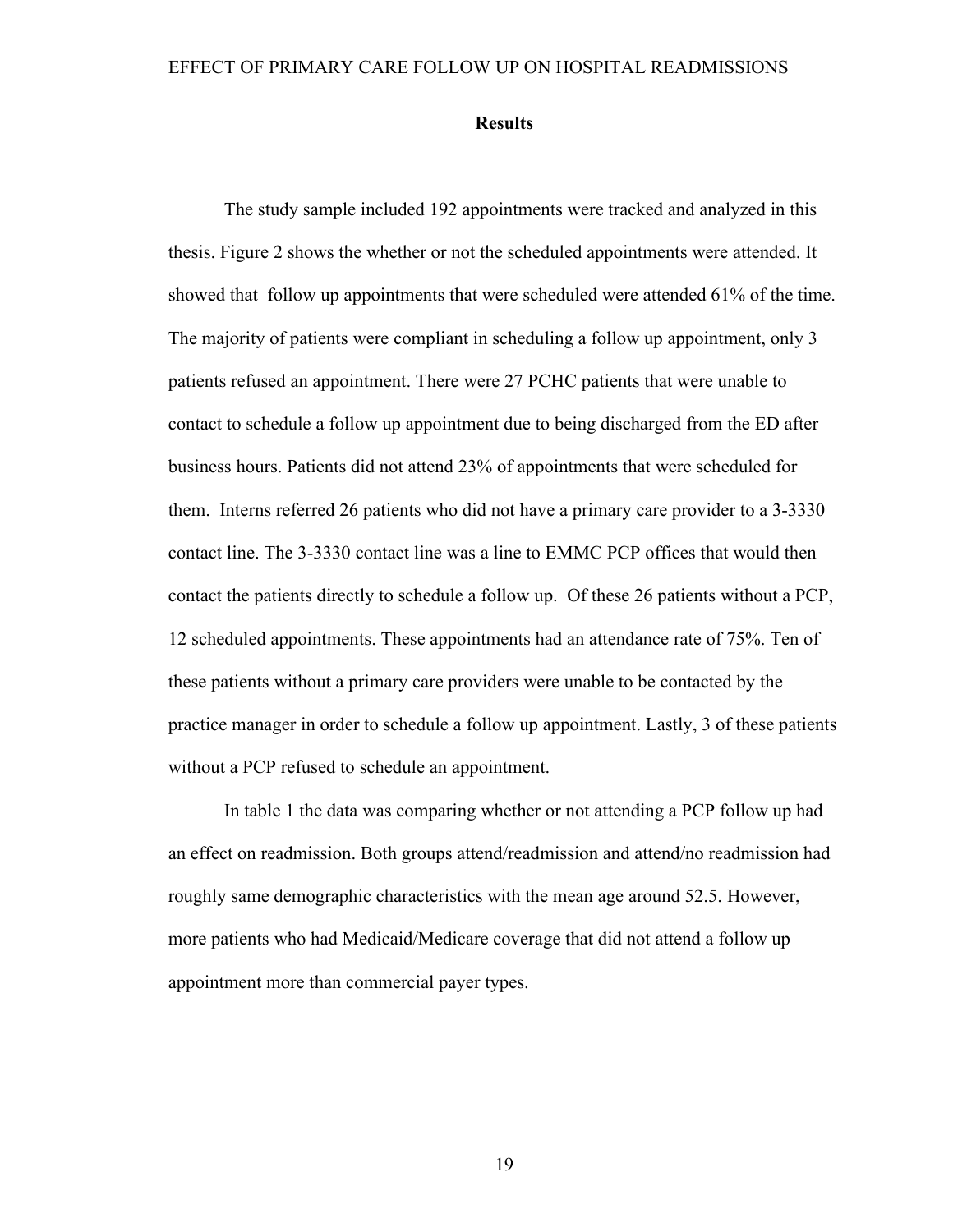

*Figure 2:* Comparison of readmission rates of whether or not appointment was attended.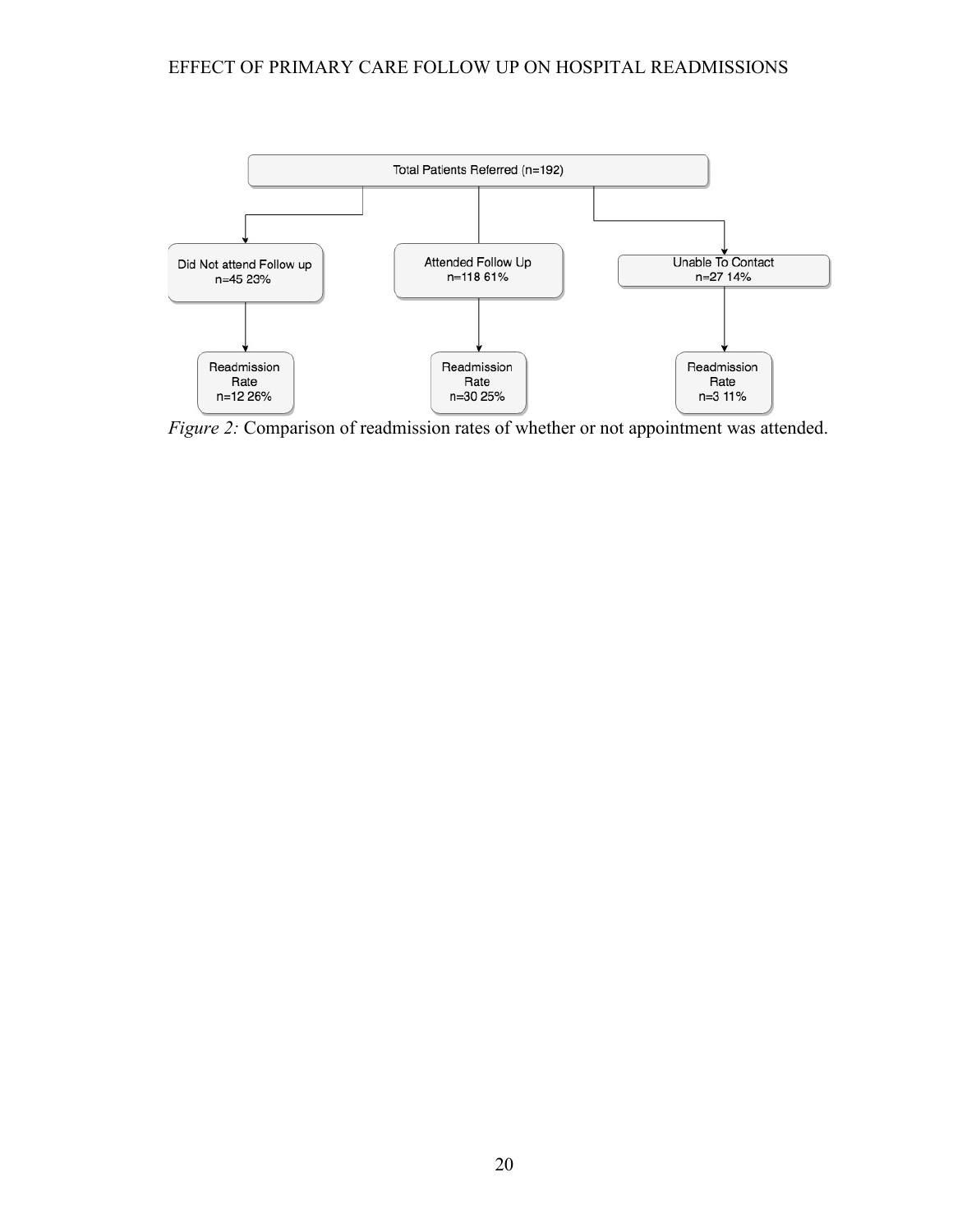|                                                  | Attend Appointment<br>and were Readmitted<br>$n=30$ | Did not attend<br>appointment were<br>readmitted n=13 |
|--------------------------------------------------|-----------------------------------------------------|-------------------------------------------------------|
| Demographic Characteristics                      |                                                     |                                                       |
| Age (years), median (IQR)                        | $53, (29-66)$                                       | 52 (37-66)                                            |
| Insurance                                        |                                                     |                                                       |
| Commercial                                       | 12                                                  | $\mathbf{1}$                                          |
| Medicare/Medicaid                                | 17                                                  | 11                                                    |
| Self Pay                                         | $\mathbf{1}$                                        | $\mathbf{1}$                                          |
| Patient has previously<br><b>Established PCP</b> |                                                     |                                                       |
| Yes                                              | 28                                                  | 12                                                    |
| N <sub>o</sub>                                   | $\overline{2}$                                      | $\mathbf{1}$                                          |
| Barriers to Follow Up                            |                                                     |                                                       |
| Yes                                              | $\overline{2}$                                      | 3                                                     |
| Unable to determine                              | 28                                                  | 9                                                     |
| Diagnosis                                        |                                                     |                                                       |
| <b>COPD</b>                                      | 5                                                   | $\overline{4}$                                        |
| <b>CHF</b>                                       | 3                                                   | $\boldsymbol{0}$                                      |
| MI                                               | $\boldsymbol{0}$                                    | 1                                                     |
| <b>Altered Mental Status</b>                     | $\overline{4}$                                      | $\mathbf{1}$                                          |

Table 1: Demographic characteristics of follow up versus no follow up readmission rates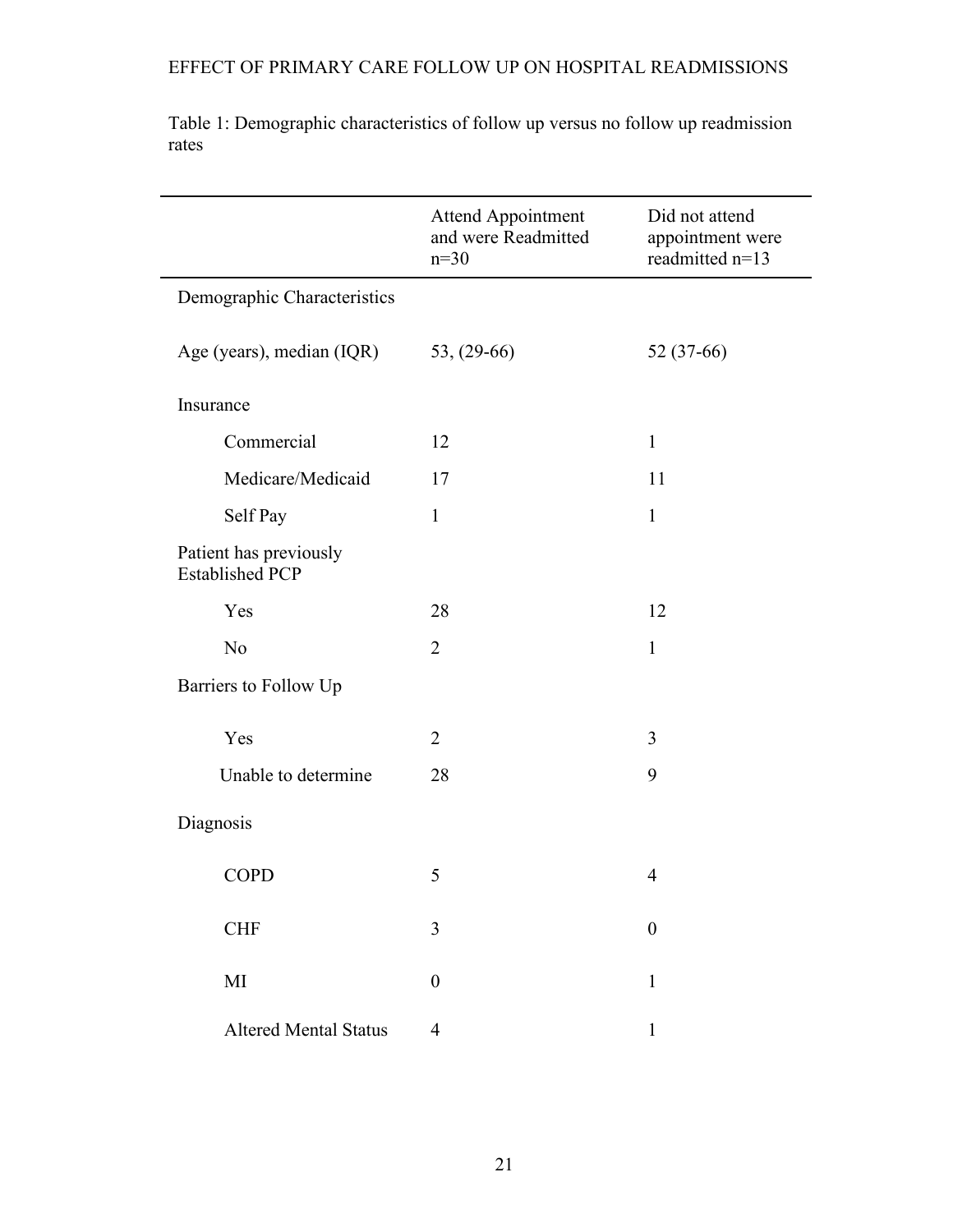|                                                  | Attend Appointment No<br>Readmission=88 | Did not attend<br>appointment No<br>Readmission n=32 |
|--------------------------------------------------|-----------------------------------------|------------------------------------------------------|
| Demographic<br>Characteristics                   |                                         |                                                      |
| Age (years), median (IQR)                        | $53, (37-68)$                           | $50, (35-66)$                                        |
| Insurance                                        |                                         |                                                      |
| Commercial                                       | 59                                      | 10                                                   |
| Medicare/Medicaid                                | 43                                      | 19                                                   |
| Self Pay                                         | 10                                      | $\overline{3}$                                       |
| Patient has previously<br><b>Established PCP</b> |                                         |                                                      |
| Yes                                              | 80                                      | 40                                                   |
| N <sub>o</sub>                                   | 8                                       | $\mathbf{1}$                                         |
| Barriers to Follow Up                            |                                         |                                                      |
| Yes                                              | $\boldsymbol{0}$                        | 9                                                    |
| Unable to determine                              | 88                                      | 32                                                   |
| Diagnosis                                        |                                         |                                                      |
| <b>CHF</b>                                       | 5                                       | $\mathbf{1}$                                         |
| <b>COPD</b>                                      | $\overline{3}$                          | $\overline{4}$                                       |
| MI                                               | $\mathbf{1}$                            | $\boldsymbol{0}$                                     |
| <b>Altered Mental</b><br><b>Status</b>           | $\mathbf{1}$                            | $\boldsymbol{0}$                                     |

Table 2: Demographic characteristics of follow up versus no follow up no readmission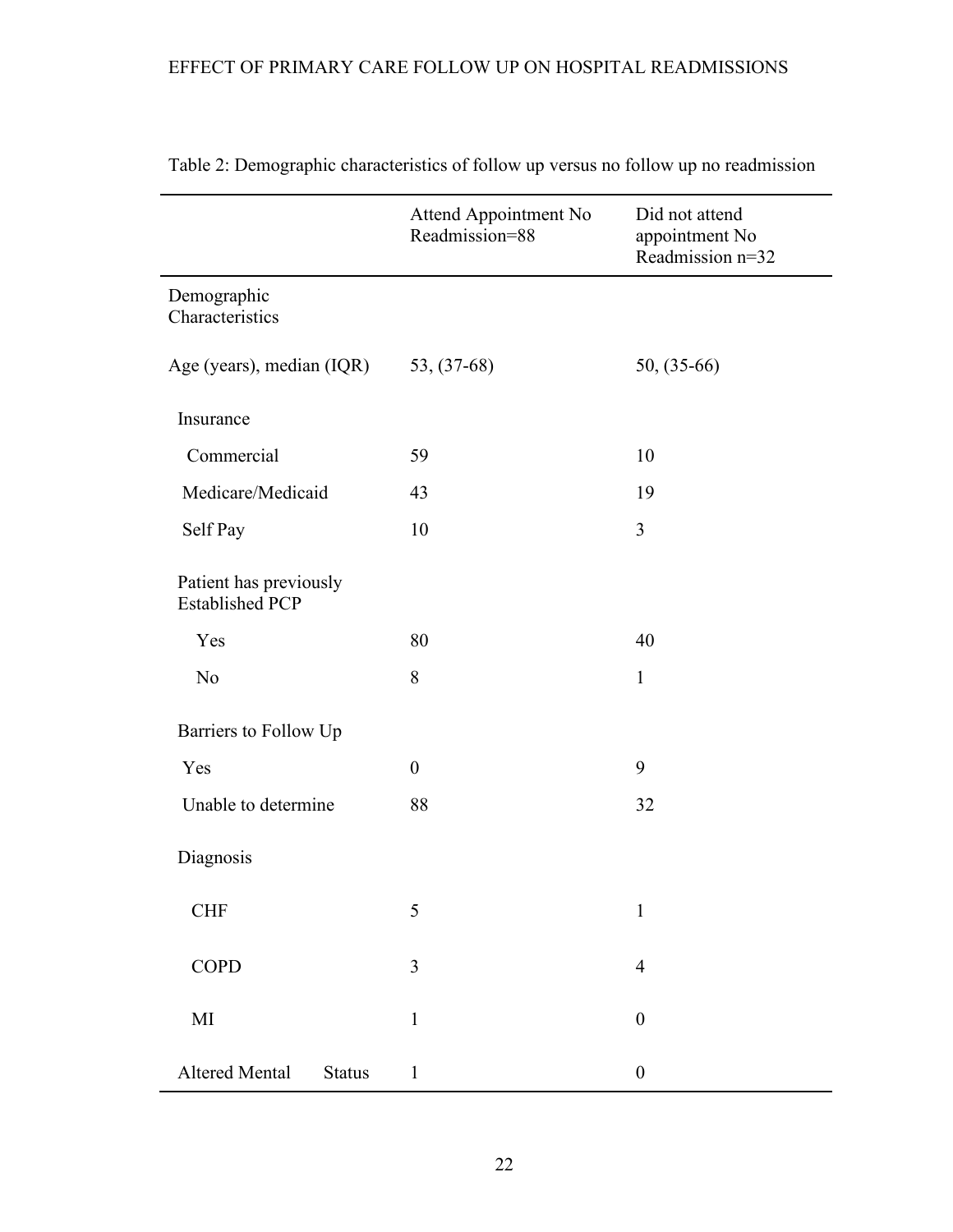|                                | Did not attend appointment<br>were readmitted n=13 | Did not attend<br>appointment No<br>Readmission n=32 |
|--------------------------------|----------------------------------------------------|------------------------------------------------------|
| Demographic<br>Characteristics |                                                    |                                                      |
| Age (years), median<br>(IQR)   | 52 (37-66)                                         | $50, (35-66)$                                        |
| Insurance                      |                                                    |                                                      |
| Commercial                     | $\mathbf{1}$                                       | 10                                                   |
| Medicare/Medicaid              | 11                                                 | 19                                                   |
| Self Pay                       | $\mathbf{1}$                                       | 3                                                    |
| Barriers to Follow Up          |                                                    |                                                      |
| Yes                            | 3                                                  | 9                                                    |
| Unable to determine            | 10                                                 | 23                                                   |

Table 3: Did not attend Follow up Comparison Readmission versus No Readmission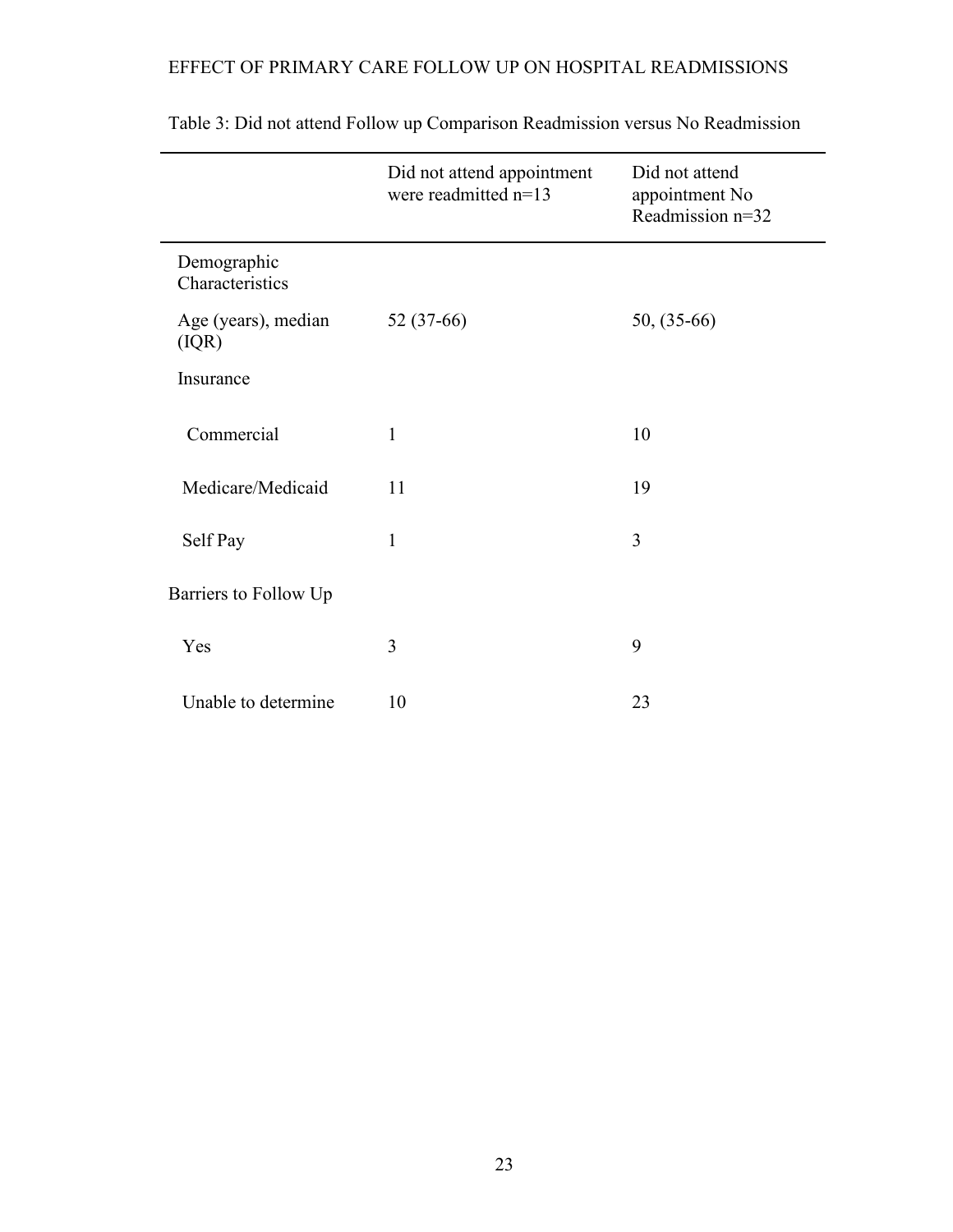## **Discussion**

This study revealed that having a follow up appointment with a primary care provider had a minimal effect on hospital readmissions. Findings suggest that in order to have an effect on hospital readmissions, patients who are being discharged from the emergency room should meet with a care manager in order to insure there are no barriers to follow up care such as finances or transportation. In particular, patients being discharged who have Medicaid or Medicare coverage are non-compliant with follow up for various reasons. More emphasis on the importance of these follow ups should be communicated through both the ED physician and the primary care office. Interventions such as follow up phone calls and simple patient education may be alternatives for patients without proper transportation to appointments. Better education on the availability of transportation needs could be communicated as many patients are unaware of alternative transportation available (Leon, 2016). A study that analyzed patients who missed appointment showed that the vast majority of patients 25/28 acknowledged missing an appointment due to lack of transportation (Leon, 2016). Consideration of initiating a voucher system when patients are discharged from the ER could act as a potential solution. Our study did note that when cancellations were documented in the care management or phone call notes it was due to lack of transportation.

## **Limitations**

There are a number of limitations in this study. While we were able to collect data on follow-up, hospitalizations, and ED revisits at Eastern Maine Healthcare system and Penobscot Community Health Center institutions, we were not able to include data on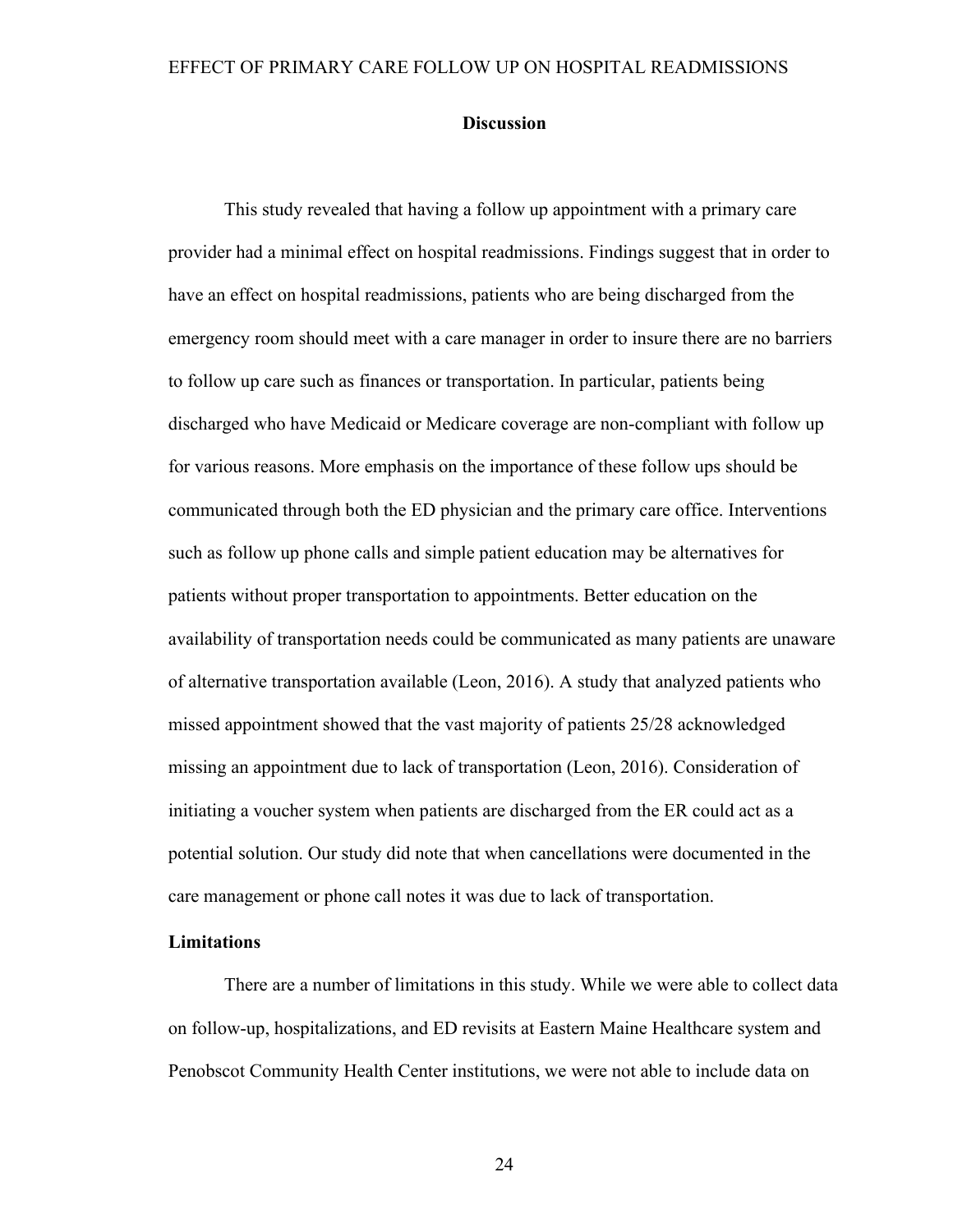hospitalization, ED visits, or outpatient follow-up at other institutions. Since patients were referred to interns on a provider by provider basis we were unable to the validity or reproducibility of this assessment scale. There was a transition period of adjusting the culture of the ED to utilizing interns as well as a transitional period of primary care practices ensuring their scheduling processes and procedures were met. During this transitional time patients were discharged without follow up from a research intern. On the primary care side, patient appointments were scheduled by interns and deleted by practice managers due to incorrectly scheduled appointments. The primary care offices would then have to reschedule patients follow up. Patients did not always receive follow up in a timely manner due to lack of availability of the patient's primary care provider. A timely follow up is defined as follow up within 7-14 days. While this did not have a significant effect on the data presented in this thesis, the literature states that timely follow up is a factor in reducing hospital readmissions. The average age of the patients included in this study was around 52 years old. Statistically, older patients are at greater risk of readmissions (Hao et al., 2015). Not every patient who was discharged from the Emergency Department received a follow up appointment. This study was only conducted at one institution in Central Maine. The data might be altered if other institutions in Maine were included.

## **Future Directions**

In the future, I believe additional data should be acquired such as the acuity level when going through the Emergency Department. Additionally, tracking the missed appointments could be beneficial. If research interns called and ask to reschedule cancelled appointments, patients might result in more patients attending following up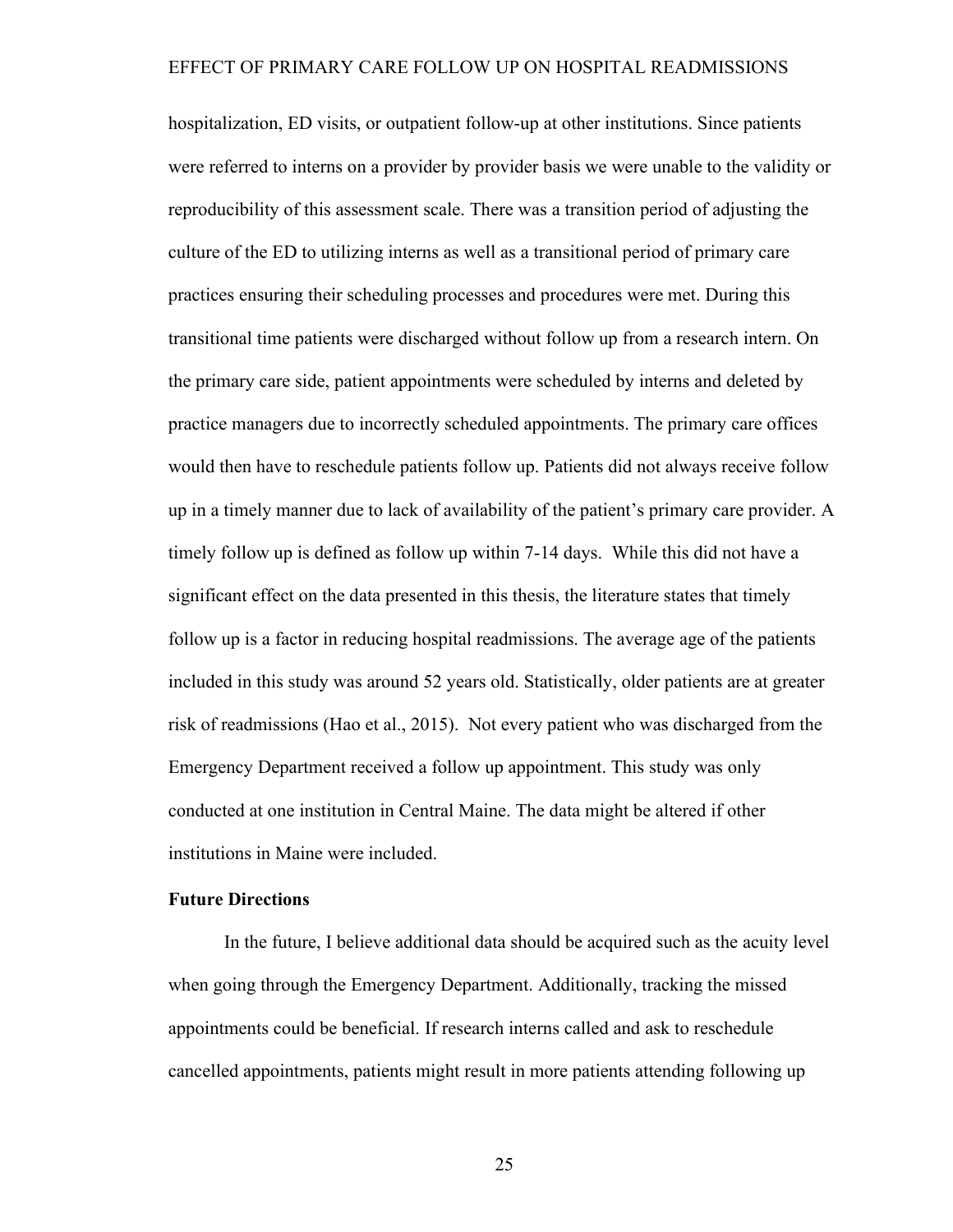appointments within a 30 day window. Furthermore, expanding the study to include all patients discharged from the emergency department and working with outside providers such as St. Joseph PCP offices and PCHC to directly schedule appointments even after hours. Another way to measure the success of this study would be to send out patient satisfaction questionnaires asking if having a follow-up appointment scheduled in the Emergency Department was beneficial for the patient in regards to their transition of care.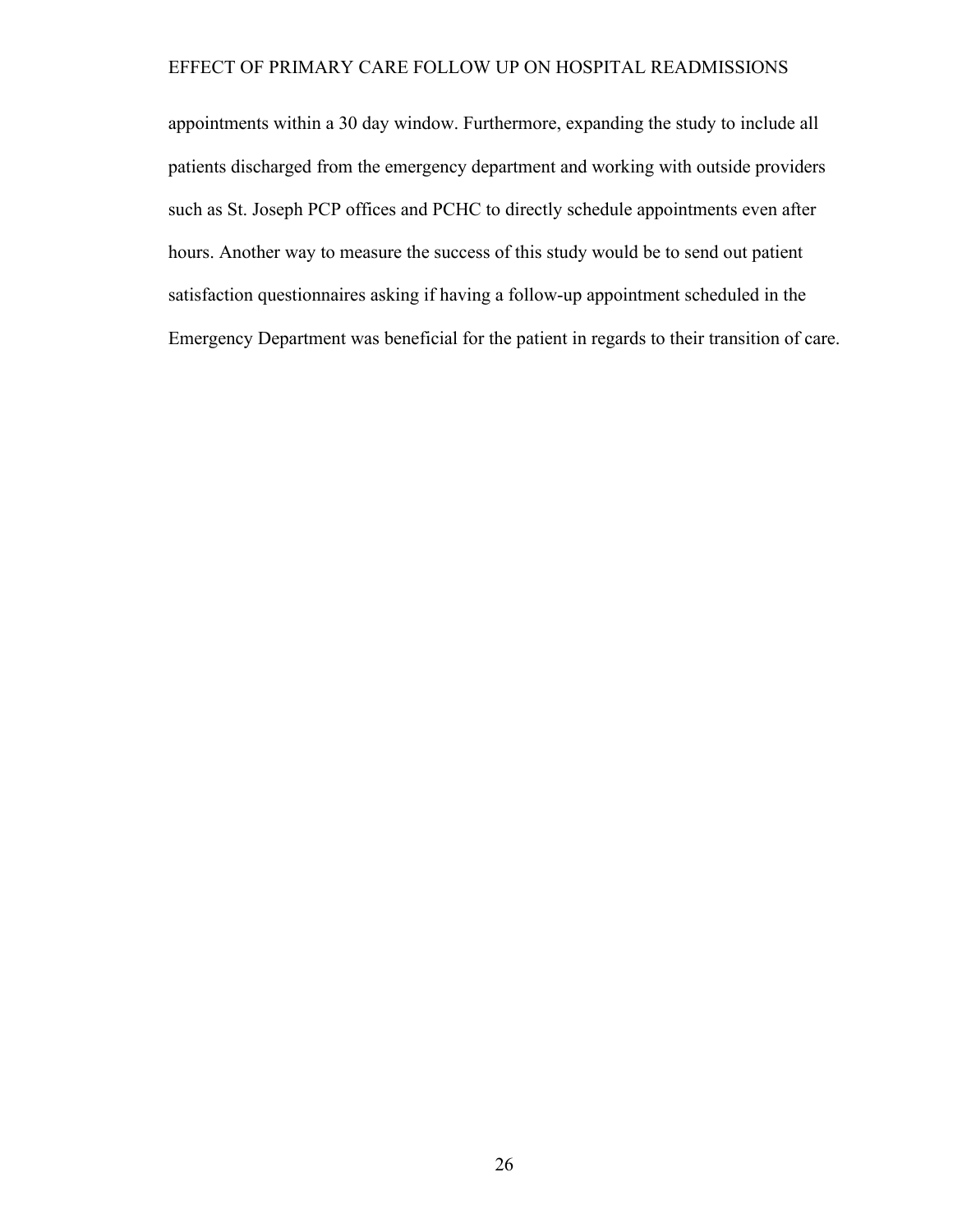## **Conclusions**

Based on the findings more data will need to be analyzed in order to identify is access to primary care follow up has an effect on hospital readmission. The potential is there because having access to primary care appointments does provide providers safe discharge alternatives. It is dependent on patient compliance. With only 61% attendance to primary care follow-ups this may not be a solution to the complex topic of readmissions. Payer type should be paid close attention to when discharging patients and making sure the patients have both access to transportation as well as understand the importance of follow up (Barrett et al., 2015). Comorbidities did not have a significant effect in the data analyzed in this thesis however, addressing this issue has been shown to be an effective measure of lowering readmissions high-risk patients. Lowering hospital readmissions is attainable however, the system as a whole, all of the providers will need to continue to work together.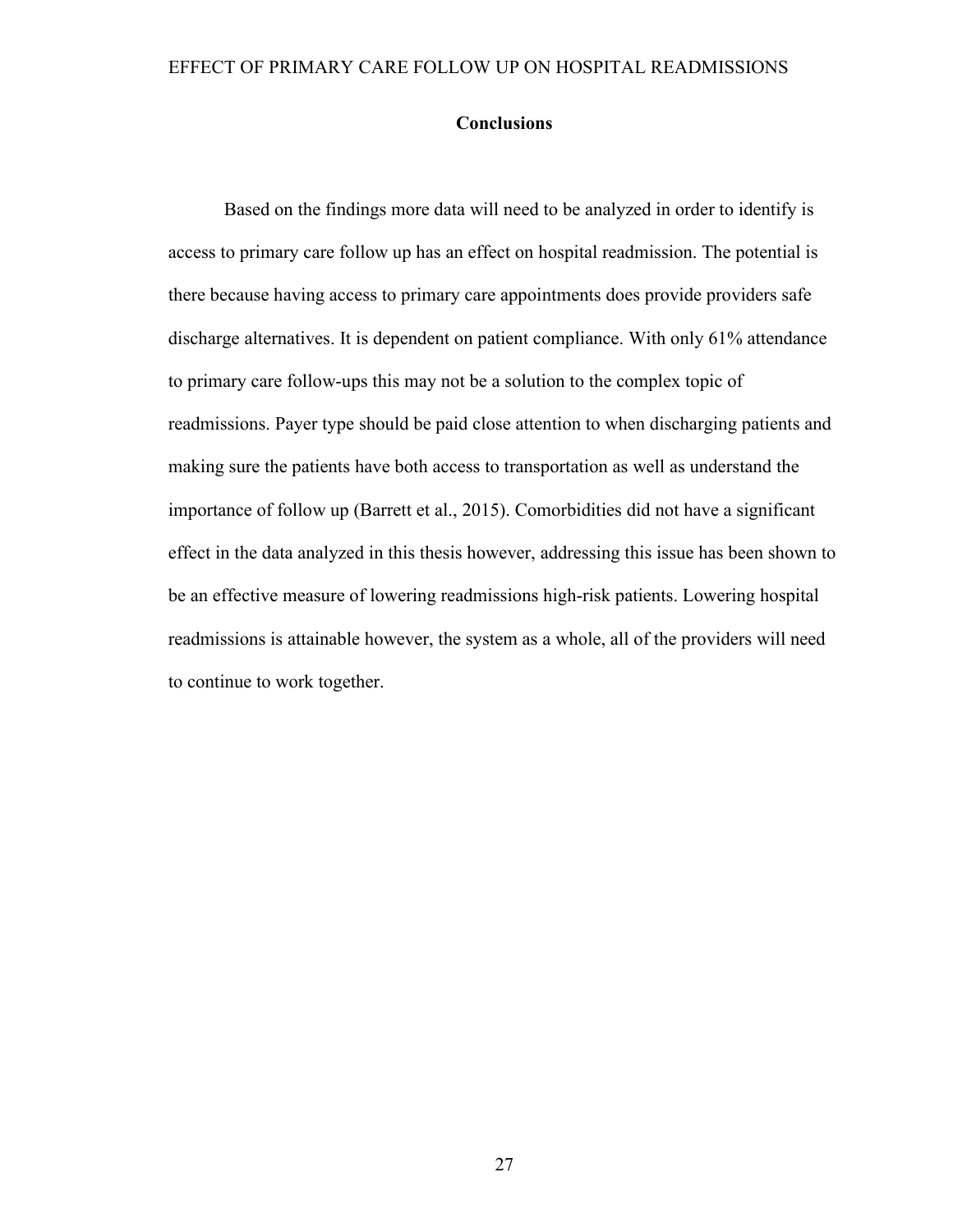### **References**

- Antonisse, L., Garfield, R., Rudowitz, R., & Artiga, S. (2016*). The Effects of Medicaid Expansion under the ACA: Updated Findings from a Literature Review.* Retrieved fromhttps://pdfs.semanticscholar.org/a263/5d0fe9bfe6e8883877206a18865f36f83 a35.pdf
- Agency for Healthcare Research and Quality (US) (2009). National Healthcare Quality Report. Retrieved from https://www.ncbi.nlm.nih.gov/books/NBK52648/
- Barrett, M. L., Wier, L. M., Jiang, H. J., & Steiner, C. A. (2015). All-Cause Readmissions by Payer and Age, 2009–2013 (Statistical Brief 199). Retrieved from https://www.hcup-us.ahrq.gov/reports/statbriefs/sb199-Readmissions-Payer-Age.pdf
- Bodenheimer, T., & Pham, H. H. (2010). Primary Care: Current Problems And Proposed Solutions. *Health Affairs,29*(5), 799-805. doi:10.1377/hlthaff.2010.0026
- Boulding, W., Glickman, S. W., Manary, M. P., Schulman, K. A., & Staelin, R. (2011). Relationship between patient satisfaction with inpatient care and hospital readmission within 30 days. *The American journal of managed care*, *17*(1), 41- 48.
- Carmel, A., Steel, P., Tanouye, R., Novikov, A., Clark, S., Sinha, S., & Tung, J. (2017). Rapid Primary Care Follow-up from the ED to Reduce Avoidable Hospital Admissions. *Western Journal of Emergency Medicine,18*(5), 870-877. doi:10.5811/westjem.2017.5.33593
- Carrier, E., Yee, T, & Holzwart, R.A. (2011). *Coordination between emergency and primary care physicians* (Research Brief No. 3). Retrieved from http://nihcr.org/analysis/improving-care-delivery/prevention-improving-health/edcoordination/
- Centers for Disease Control and Prevention. (2018). Social Determinants of Health. Retrieved from https://www.cdc.gov/socialdeterminants/faqs/index.htm
- Chopra, I., Wilkins, T. L., & Sambamoorthi, U. (2015). Hospital length of stay and allcause 30-day readmissions among high-risk medicaid beneficiaries. *Journal of Hospital Medicine,11*(4), 283-288. doi:10.1002/jhm.2526
- Corrigan, J. M., & Martin, J. B. (1992). Identification of factors associated with hospital readmission and development of a predictive model. *Health services research*, *27*(1), 81.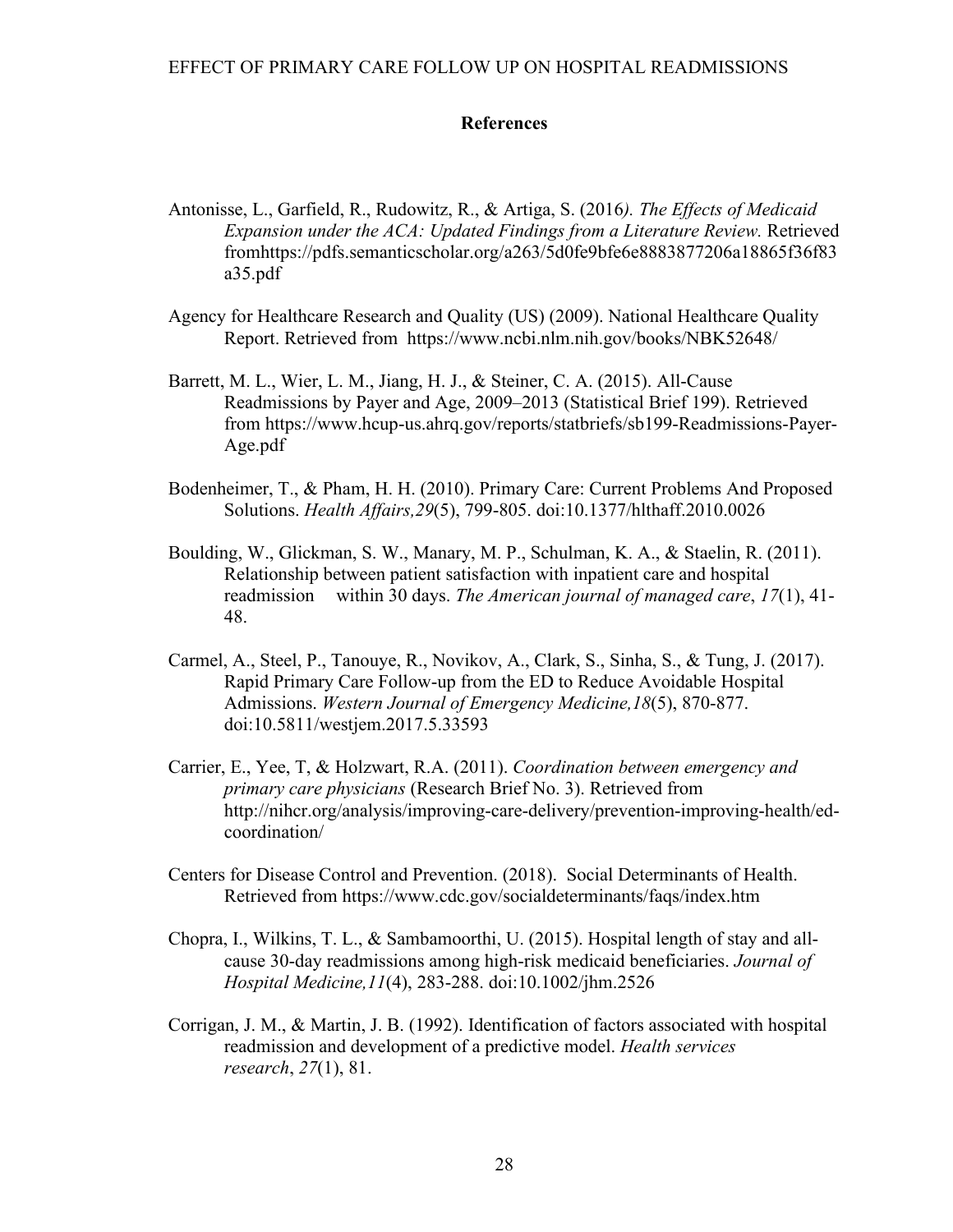- Donze, J., Lipsitz, S., Bates, D. W., & Schnipper, J. L. (2013). Causes and patterns of readmissions in patients with common comorbidities: Retrospective cohort study. *Bmj,347*(Dec16 4). doi:10.1136/bmj.f7171
- Dresden, S. M., Powell, E. S., Kang, R., Mchugh, M., Cooper, A. J., & Feinglass, J. (2017). Increased Emergency Department Use in Illinois After Implementation of the Patient Protection and Affordable Care Act. *Annals of Emergency Medicine,69*(2), 172-180. doi:10.1016/j.annemergmed.2016.06.026
- EMMC Emergency Department Eastern Maine Medical Center. (n.d.). Retrieved from https://www.emmc.org/Emergency-Department.aspx
- Gamm, L., Castillo, G., & Pittman, S. (2010). Access to quality health services in rural areas primary care. *nation*, *2*, 3.
- Hao, S., Wang, Y., Jin, B., Shin, A. Y., Zhu, C., Huang, M., . . . Ling, X. B. (2015). Development, Validation and Deployment of a Real Time 30 Day Hospital Readmission Risk Assessment Tool in the Maine Healthcare Information Exchange. *Plos One,10*(10). doi:10.1371/journal.pone.0140271
- Horwitz, L., Partovian, C., Lin, Z., Herrin, J., Grady, J., Conover, M., ... & Bernheim, S. (2011). Hospital-wide (all-condition) 30-day risk-standardized readmission measure. (Report No. 000005). Retrieved from https://www.cms.gov/Medicare/Quality-Initiatives-Patient-Assessment Instruments/MMS/downloads/MMSHospital-WideAllConditionReadmissionRate.pdf
- Jencks, S. F., Williams, M. V., & Coleman, E. A. (2009). Rehospitalizations among patients in the Medicare fee-for-service program. *New England Journal of Medicine*, *360*(14), 1418-1428.
- Kahn-Troster, M. P. H., Burgess, M. P. P. M., Wallace, M. R. P., Croll, B. A., Zachariah, T., & Gallo, M. P. H. (2016). Maine rural health profiles: A statewide view of rural health. Retrieved from http://digitalcommons.usm.maine.edu/insurance/37/
- Kirsch, I. S. (1993). *Adult literacy in America: A first look at the results of the National Adult Literacy Survey*. US Government Printing Office, Superintendent of Documents, Washington, DC 20402 (Stock No. 065-000-00588-3).
- Kripalani, S., Theobald, C. N., Anctil, B., & Vasilevskis, E. E. (2014). Reducing Hospital Readmission Rates: Current Strategies and Future Directions. *Annual Review of Medicine,65*(1), 471-485. doi:10.1146/annurev-med-022613-090415
- Leon, D. A., & Leon, D. A. (2016). Transportation as a barrier to access to care in Bangor and the surrounding Penobscot County area. *Family Medicine Clerkship Student Projects*. 178. Retrieved from https://scholarworks.uvm.edu/fmclerk/178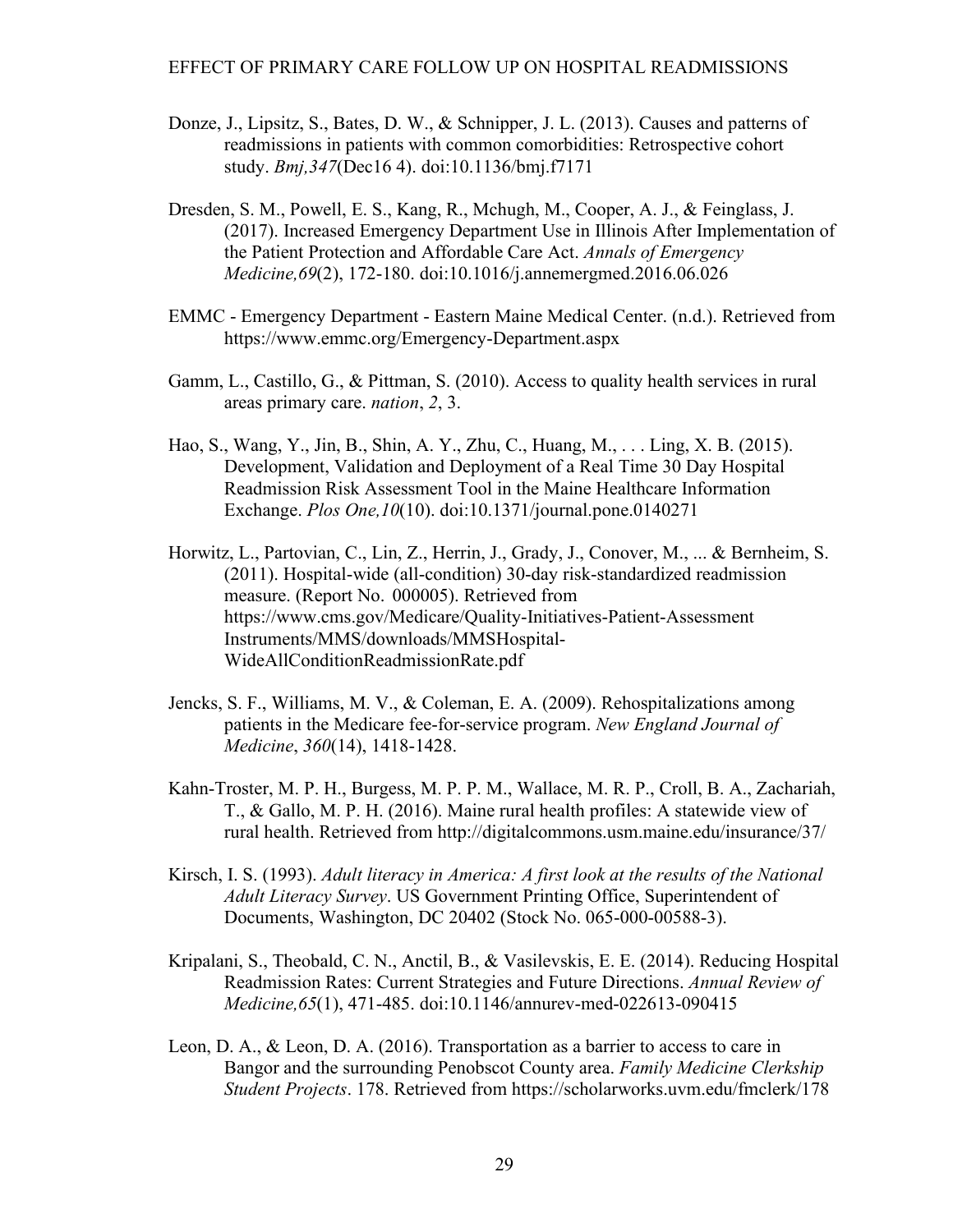- Mann, S. (2017). Research Shows Shortage of More than 100,000 Doctors by 2030. Retrieved from https://news.aamc.org/medical-education/article/new-aamcresearch-reaffirms-looming-physician-shor/
- Medicare Payment Advisory Commission (2007). Report to the Congress: promoting greater efficiency in Medicare. Retrieved from http://www.medpac.gov/docs/default-source/reports/Jun07\_Ch05.pdf?sfvrsn=0
- McIlvennan, C. K., Eapen, Z. J., & Allen, L. A. (2015). Hospital Readmissions Reduction Program. *Circulation*, *131*(20), 1796–1803. doi:10.1161/CIRCULATIONAHA.114.010270
- Maine Center for Disease Control & Prevention. (n.d.). Retrieved April 16, 2018, from http://www.maine.gov/dhhs/mecdc/phdata/demographics/index.htm
- Millman, M. (Ed.). (1993). *Access to health care in America*. National Academies Press.
- Nagasako, E. M., Reidhead, M., Waterman, B., & Dunagan, W. C. (2014). Adding Socioeconomic Data To Hospital Readmissions Calculations May Produce More Useful Results. *Health Affairs (Project Hope)*, *33*(5), 786–791. http://doi.org/10.1377/hlthaff.2013.1148
- Naylor, M. D., Aiken, L. H., Kurtzman, E. T., Olds, D. M., & Hirschman, K. B. (2011). The Importance Of Transitional Care In Achieving Health Reform. *Health Affairs,30*(4), 746-754. doi:10.1377/hlthaff.2011.0041

Patient Protection and Affordable Care Act, 42 U.S.C. § 18001 (2010).

- Rezaee, M. E., Ward, C. E., Nuanez, B., Rezaee, D. A., Ditkoff, J., & Halalau, A. (2018). Examining 30-day COPD readmissions through the emergency department. *International Journal of Chronic Obstructive Pulmonary Disease*, *13*, 109–120. http://doi.org/10.2147/COPD.S147796
- Rosenbaum, S. (2011). The Patient Protection and Affordable Care Act: Implications for Public Health Policy and Practice. *Public Health Reports,126*(1), 130-135. doi:10.1177/003335491112600118
- Shen, Y., & Lee, L. H. (2018). Improving the wait time to consultation at the emergency department. *BMJ Open Quality,7*(1). doi:10.1136/bmjoq-2017-000131
- Silverstein, M., Qin, H., Mercer, S., Fong, J. and Haydar, Z. (2008). Risk Factors for 30- Day Hospital Readmission in Patients ≥65 Years of Age. *Baylor University Medical Center Proceedings*, 21(4), 363-372. doi:10.1080/08998280.2008.11928429.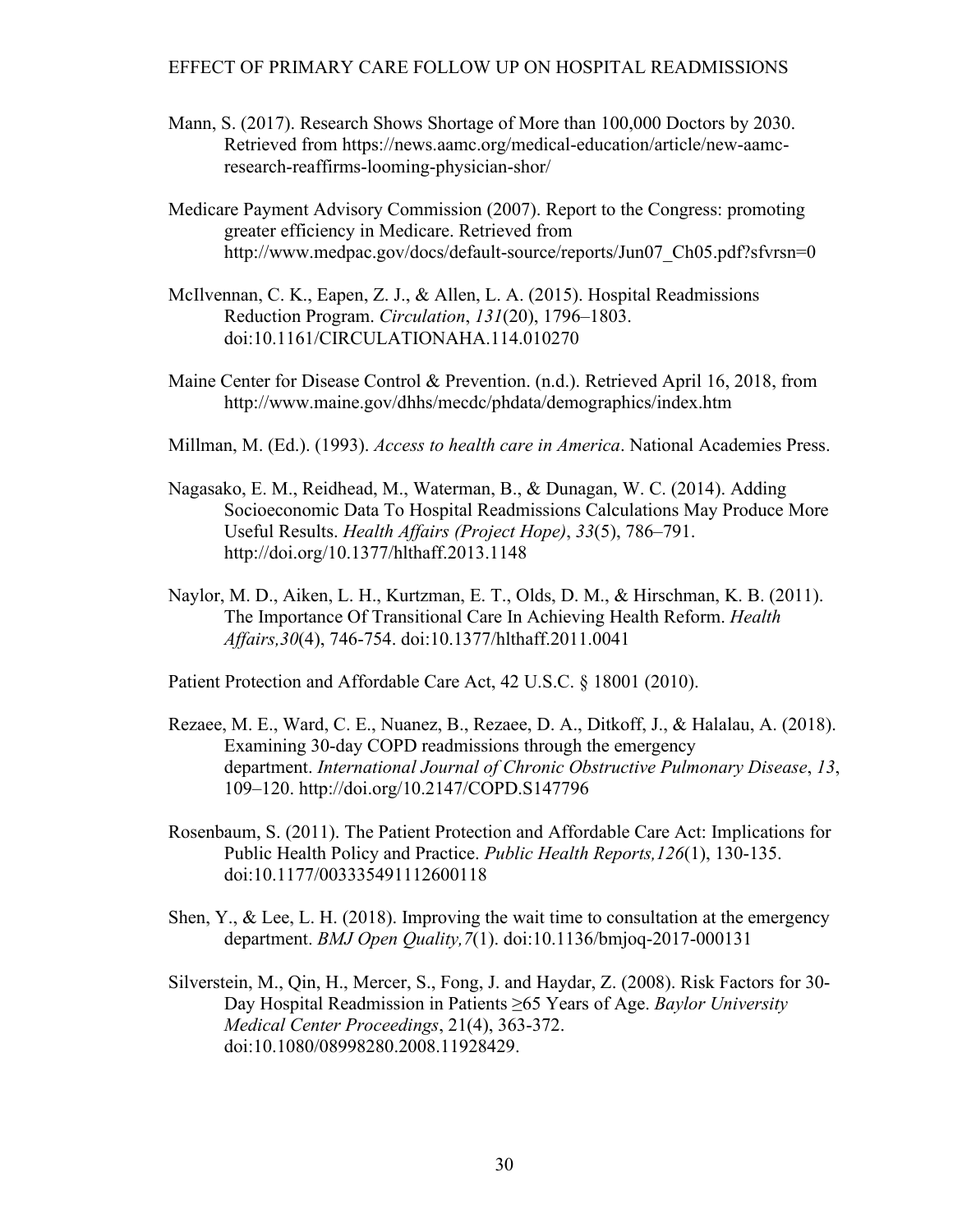- Sinha, S., Seirup, J., & Carmel, A. (2017). Early primary care follow-up after ED and hospital discharge – does it affect readmissions? *Hospital Practice,45*(2), 51-57. doi:10.1080/21548331.2017.1283935
- Stossel, L. M., Segar, N., Gliatto, P., Fallar, R., & Karani, R. (2012). Readability of Patient Education Materials Available at the Point of Care. *Journal of General Internal Medicine*, *27*(9), 1165–1170. http://doi.org/10.1007/s11606-012-2046-0
- Sharma, G., Kuo, Y.-F., Freeman, J. L., Zhang, D. D., & Goodwin, J. S. (2010). Outpatient Follow-up Visit and 30-Day Emergency Department Visit and Readmission in Patients Hospitalized for Chronic Obstructive Pulmonary Disease. *Archives of Internal Medicine*, *170*(18), 1664–1670. http://doi.org/10.1001/archinternmed.2010.345
- Tang, N., Stein, J., Hsia, R. Y., Maselli, J. H., & Gonzales, R. (2010). Trends and characteristics of US emergency department visits, 1997-2007. *Jama*, *304*(6), 664-670.
- The Henry J. Kaiser Family Foundation. (2013). Summary of the Affordable Care Act [Fact sheet]. https://www.kff.org/health-reform/fact-sheet/summary-of-theaffordable-care-act/
- The Henry J. Kaiser Family Foundation. (2017). Medicaid in Maine. [Fact sheet]. http://files.kff.org/attachment/fact-sheet-medicaid-state-ME
- U.S. Census Bureau QuickFacts: Bangor city, Maine. (n.d.). Retrieved from https://www.census.gov/quickfacts/fact/table/bangorcitymaine/PST045216
- Walraven, C. V., Bennett, C., Jennings, A., Austin, P. C., & Forster, A. J. (2011). Proportion of hospital readmissions deemed avoidable: A systematic review. *Canadian Medical Association Journal,183*(7). doi:10.1503/cmaj.101860
- Walraven, C. V., Dhalla, I. A., Bell, C., Etchells, E., Stiell, I. G., Zarnke, K., . . . Forster, A. J. (2010). Derivation and validation of an index to predict early death or unplanned readmission after discharge from hospital to the community. *Canadian Medical Association Journal,182*(6), 551-557. doi:10.1503/cmaj.091117
- Weinick, R. M. (2003). Researching Disparities: Strategies for Primary Data Collection. *Academic Emergency Medicine,10*(11), 1161-1168. doi:10.1197/s1069-6563(03)00484-6
- Zeng-Treitler Q, Kim H, Hunter M. (2008.) Improving patient comprehension and recall of discharge instructions by supplementing free texts with pictographs. AMIA Annual Symposium Proceedings. 849–853.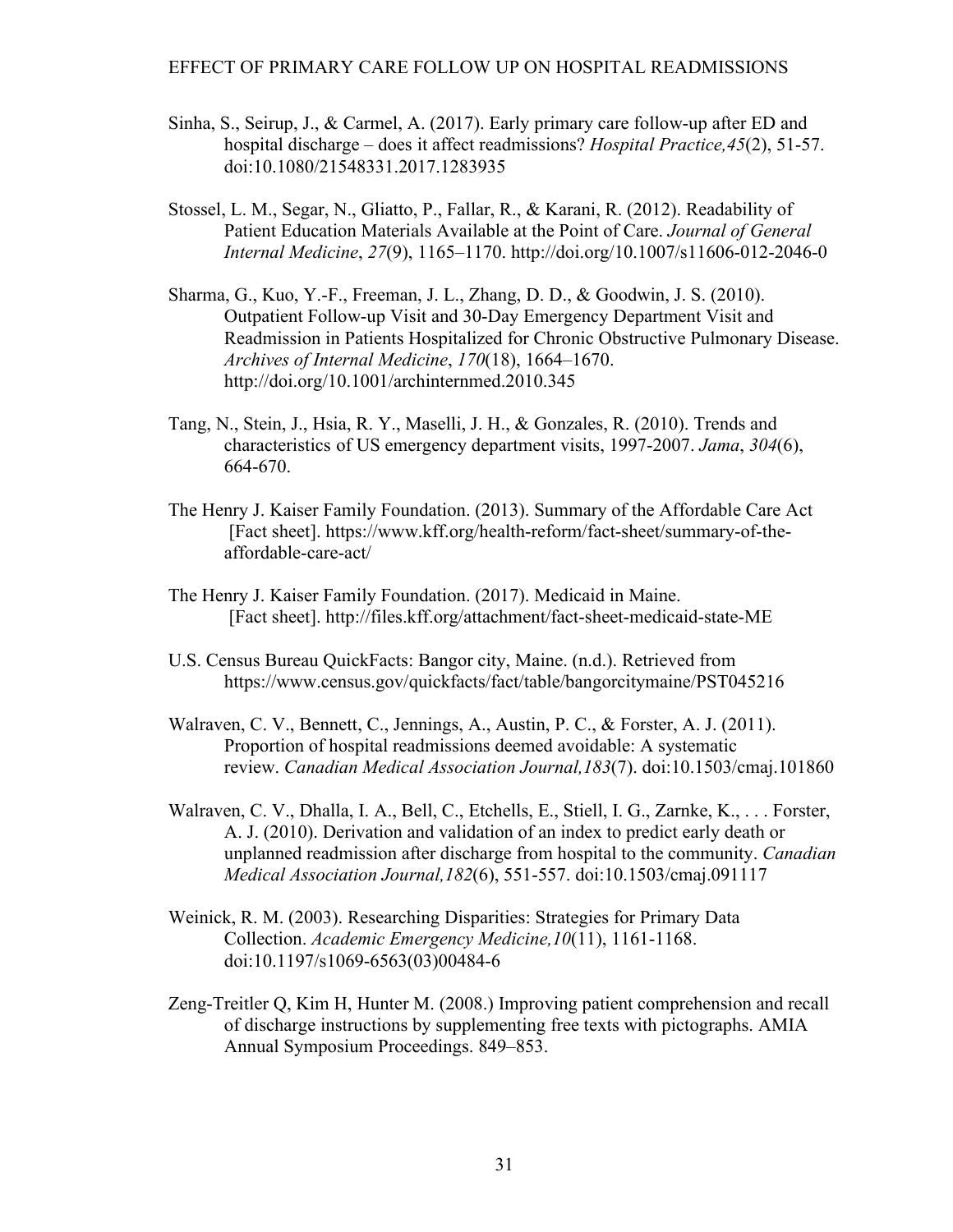Ziller E, Burgess A, Leonard B. (2018). *Low-income, uninsured Mainers face substantial challenges getting health care.* [Policy brief]. Retrieved http://digitalcommons.usm.maine.edu/insurance/65/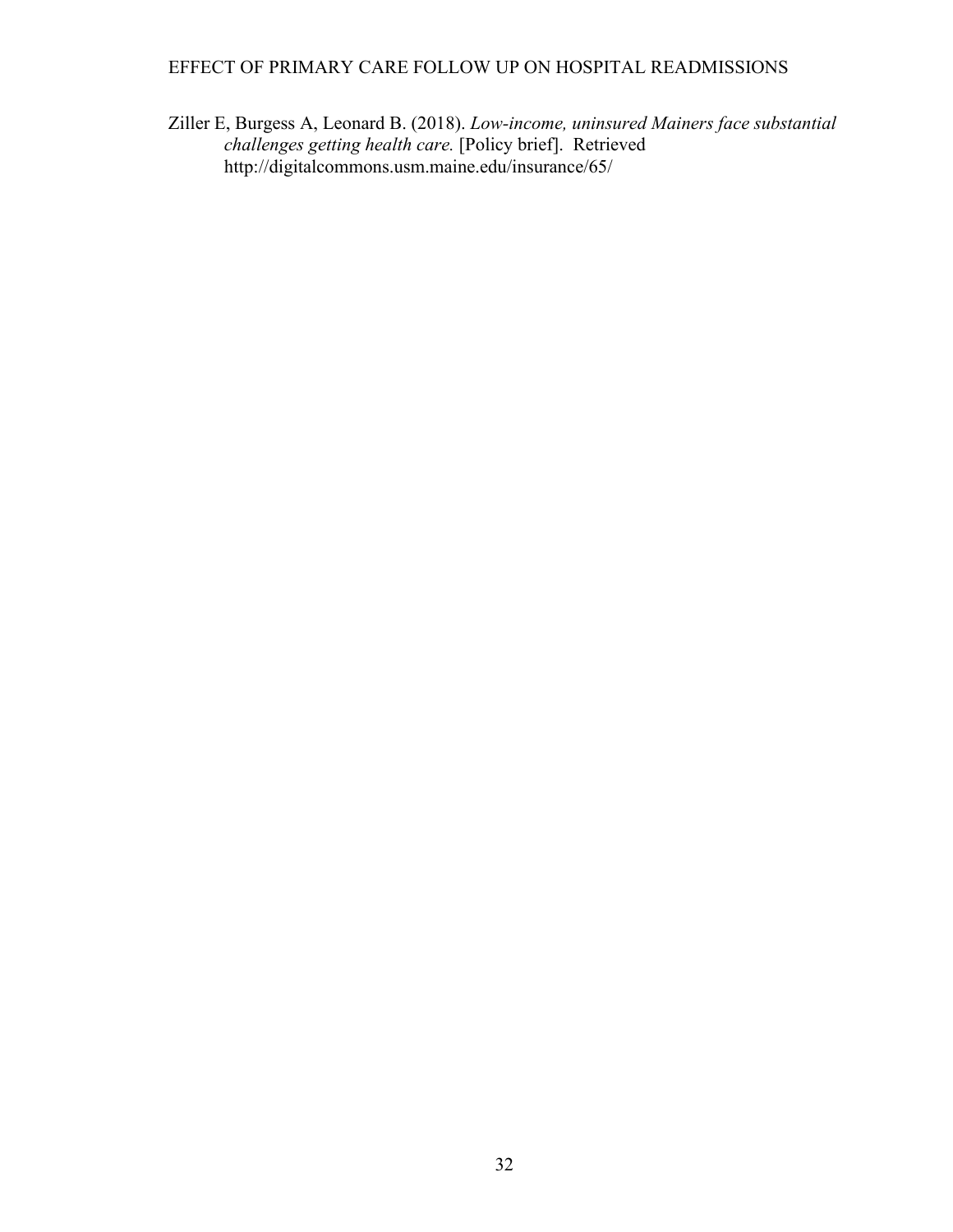Appendices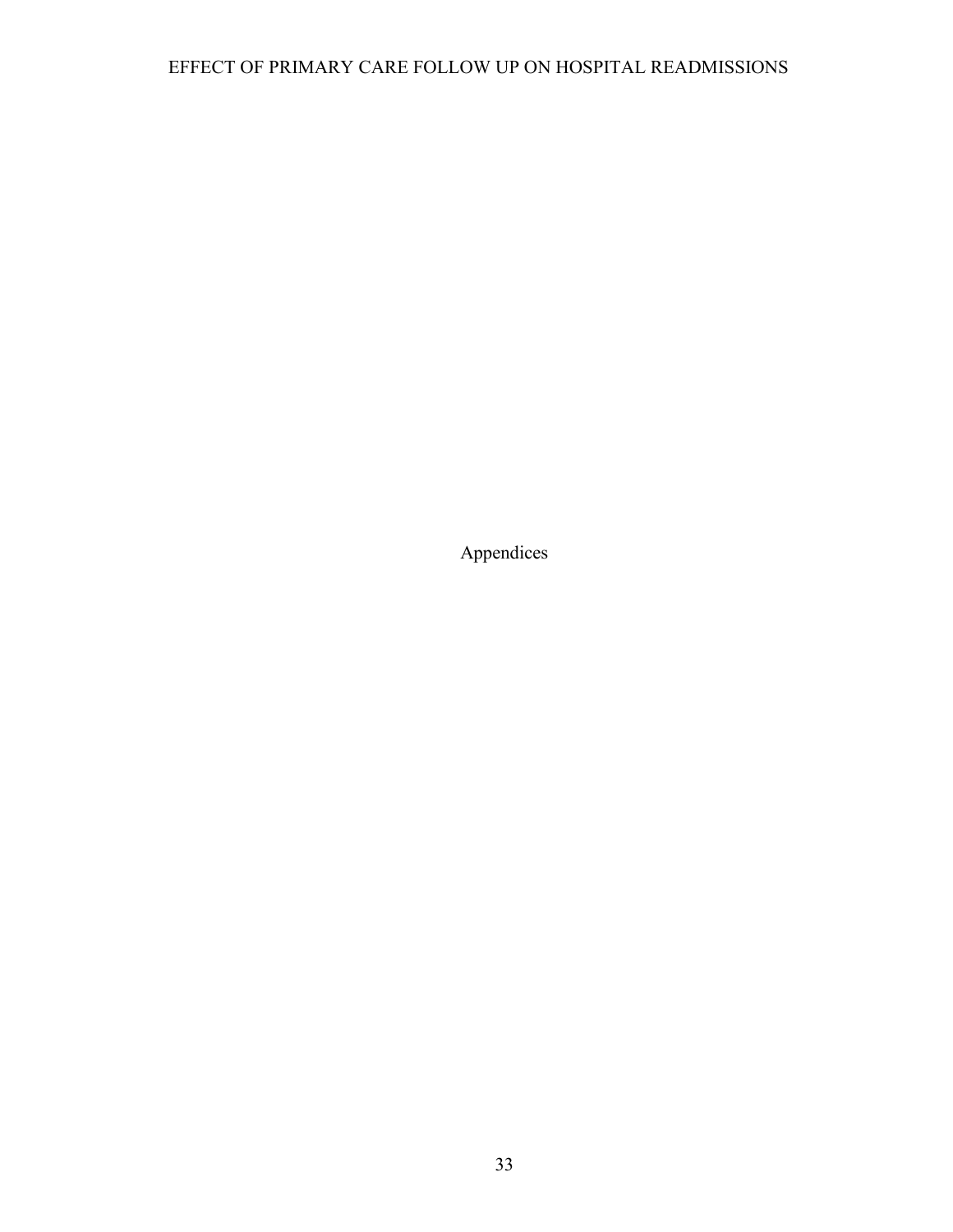## **Appendix A**

## Original Grant Proposal

Please email completed Quality Grant Proposal and any attachments to: HPHC\_NMM@harvardpilgrim.org

======

Note: *please return in Word Format as some areas are used to populate other documents* ===============================================================

1. Group name: Eastern Maine Medical Center LCU (if applicable)

2. Project title: Reducing Hospital Readmission Rates for Ambulatory Care Sensitive Conditions

3. Topic addressed in proposal (Please refer to program description): Care **Transitions** 

4. Please give a brief description of your project – this may be used for posting to HPHC Website

Hospital readmission rates represent a critically important health policy issue. Readmissions place patients at greater risk of complications and healthcareassociated infections. And, they are costly; nearly one in five of all hospital patients covered by Medicare are readmitted within 30 days, accounting for \$15 billion a year in health care spending. (1,2) At Eastern Maine Medical Center, we are committed to developing a multidisciplinary approach to reducing our rates of hospital readmissions specifically for ambulatory care sensitive conditions.

In 2016, 430 initial medical and/or surgical admissions were followed by one or more potentially preventable readmissions. Of these initial admissions, approximately 20% were themselves potentially avoidable, that is, had an ambulatory sensitive condition as a primary diagnosis. Our 2016 all-cause all payer readmission rate for patients >18 years of age attributed to our five EMMC primary care practices was 430/3137, or 13.7%. (3) Our goal is to reduce our readmissions by 30, or 2.5 patients per month, in 2017, in order to achieve a readmission rate of 12.8%. Achieving this modest reduction in admissions will result in a savings of approximately \$336,000. In addition to achieving an initial cost savings, addressing the entire admission-readmission chain will help free up hospital bed capacity to meet other demand. It is fully anticipated that we can exceed these goals during the course of the study year.

The emergency department is the biggest cost driver for hospital readmissions. Patients attributed to our EMMC practices are admitted 33% of the time they present to the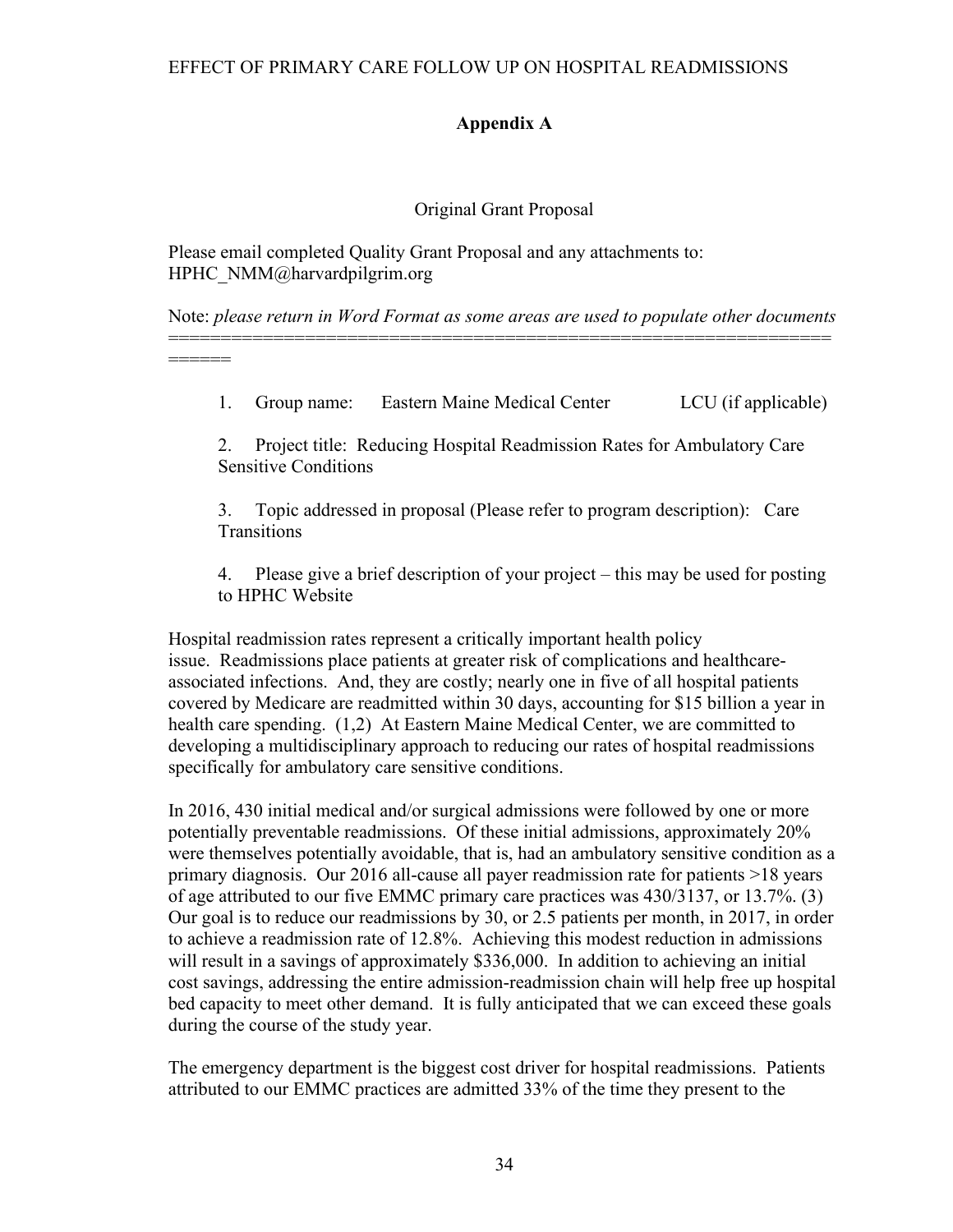ED. Our proposal involves a system redesign that allows for the implementation of protocols that have been developed by the physicians in our emergency department for the treatment and stabilization of three of our most common causes of 30-day readmission, namely CHF, COPD, and pneumonia. (Exhibit A) Once the patient is determined to be stable for discharge, we will have an ED-based research study team take over with the transition of care for the patient.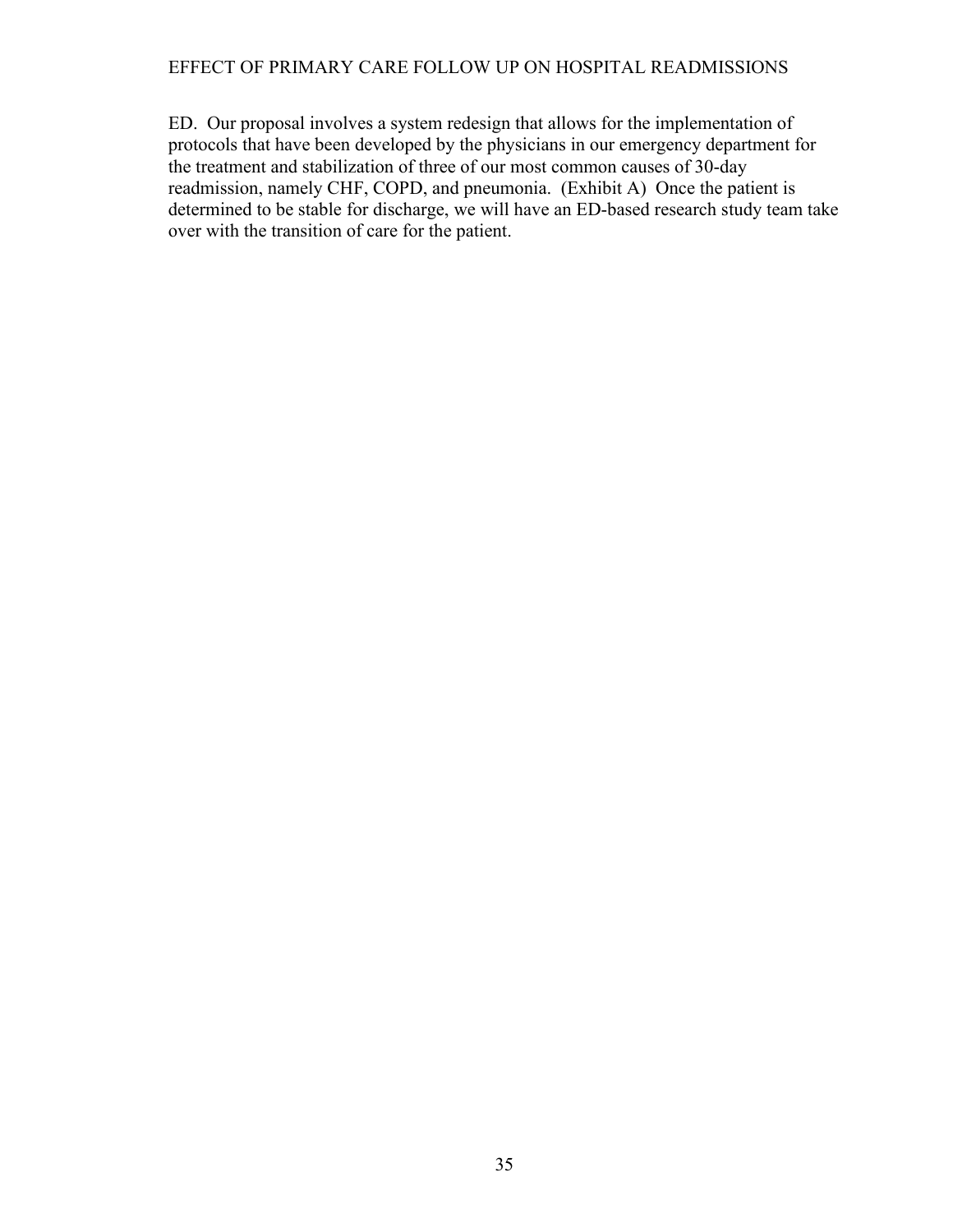## **Appendix B**

## General Scheduling Protocol

1) Confirm PCP, office; VERIFY PATIENT HAS NOT BEEN DISCHARGED FROM PRACTICE

- 2) Consult w/patient
	- a. Introduce yourself
	- b. Confirm patient name
	- c. Confirm phone number and DOB
- 3) Refer to schedule instructions for each practice
	- a. Gather 3 appt. options for patient
	- b. Confirm appt. choice
- 4) Finalize appt.
	- a. Be sure to put the reason (ED follow up AND diagnosis)
	- b. Select "no" for reminder phone call/text
	- c. DON'T FORGET TO HIT CONFIRM
- 5) Once appointment is scheduled:
	- a. Email practice contact
	- b. CC Heidi
	- c. Include:
		- i. Patient name
		- ii. MRN
		- iii. Appt. date/time
		- iv. Office
			- v. Provider
		- vi. Diagnosis
		- vii. Patient phone number
	- d. Fill out Data Tracking Excel Sheet with above information
		- i. BE SURE TO SAVE after every entry